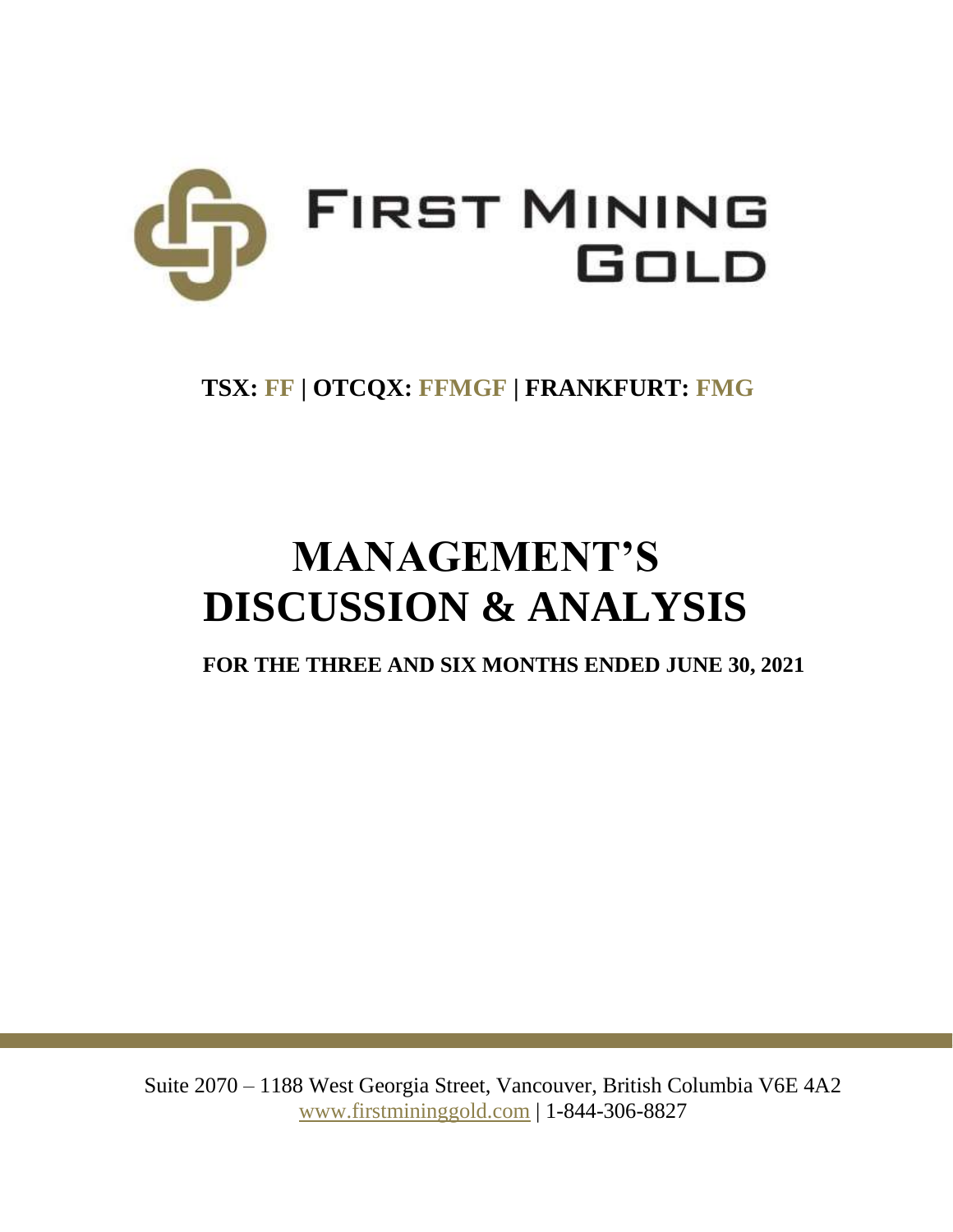# **TABLE OF CONTENTS**

| CAUTIONARY NOTE TO U.S. INVESTORS REGARDING MINERAL RESOURCE AND MINERAL RESERVE ESTIMATES29 |  |
|----------------------------------------------------------------------------------------------|--|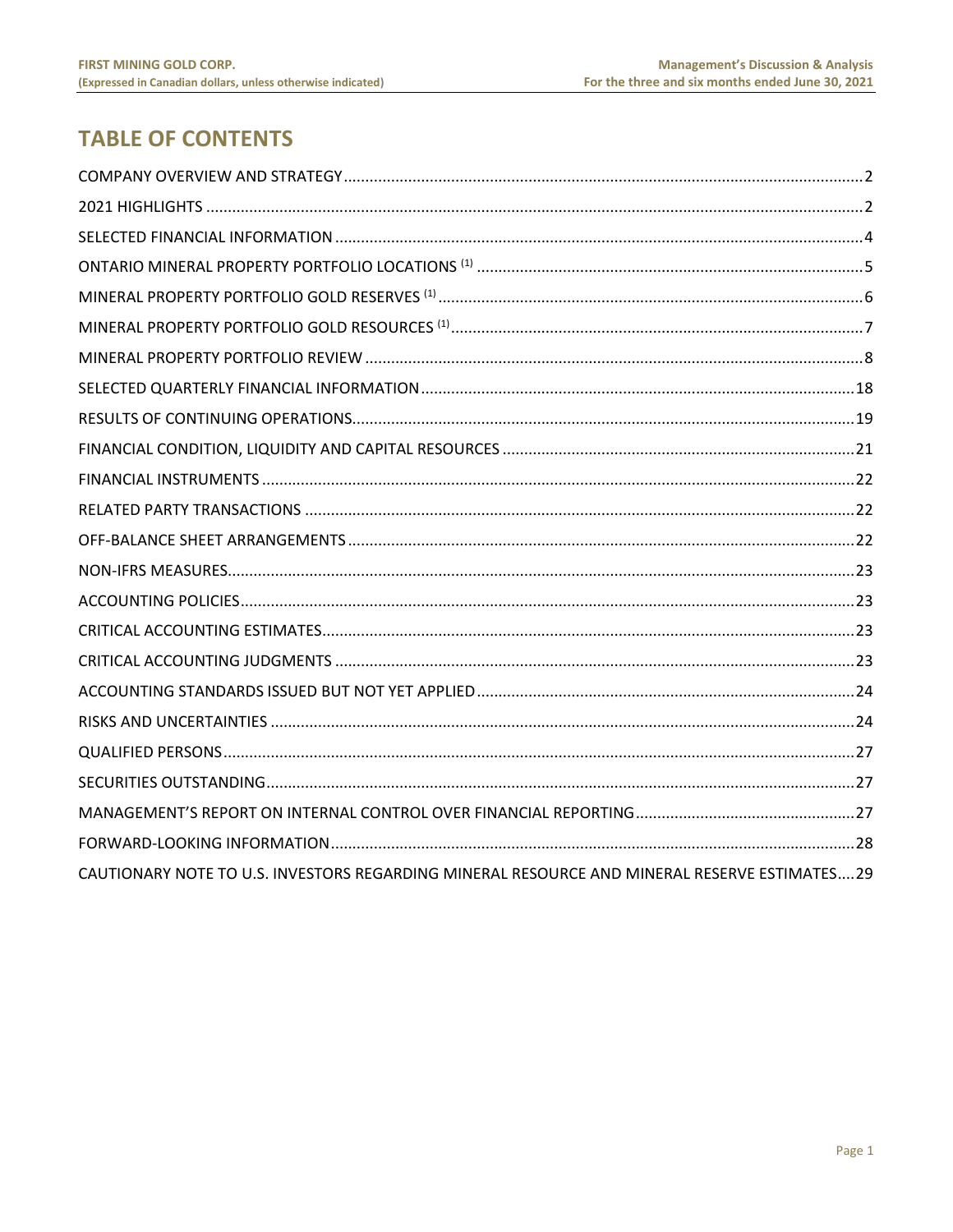# **GENERAL**

This Management's Discussion and Analysis ("**MD&A**") should be read in conjunction with the unaudited condensed interim consolidated financial statements of First Mining Gold Corp. (the "**Company**" or "**First Mining**") for the three and six months ended June 30, 2021, which are prepared in accordance with International Financial Reporting Standards ("**IFRS**") as applicable to the preparation of interim financial statements, including International Accounting Standard IAS 34 Interim Reporting. The unaudited condensed interim consolidated financial statements should also be read in conjunction with the Company's audited consolidated financial statements for the year ended December 31, 2020, which are prepared in accordance with IFRS as issued by the International Accounting Standards Board. These documents along with additional information on the Company, including the Company's Annual Information Form for the year ended December 31, 2020, are available under the Company's SEDAR profile at [www.sedar.com,](http://www.sedar.com/) on EDGAR at [www.sec.gov.](http://www.sec.gov/)

In this MD&A, unless the context otherwise requires, references to the "Company", "First Mining", "we", "us", and "our" refer to First Mining Gold Corp. and its subsidiaries.

This MD&A contains "forward-looking statements" and "forward-looking information" within the meaning of applicable Canadian securities laws. See the section of this MD&A titled "Forward-Looking Information" for further details. In addition, this MD&A has been prepared in accordance with the requirements of Canadian securities laws, which differ in certain material respects from the disclosure requirements of United States securities laws, particularly with respect to the disclosure of mineral reserves and mineral resources. See the section of this MD&A titled "Cautionary Note to U.S. Investors Regarding Mineral Resource and Mineral Reserve Estimates" for further details.

This MD&A contains disclosure of certain non-IFRS financial measures. Non-IFRS measures do not have any standardized meaning prescribed under IFRS. See the section of this MD&A entitled "Non-IFRS Measures" for further details.

All dollar amounts included in this MD&A are expressed in Canadian dollars unless otherwise noted. This MD&A is dated as of August 16, 2021 and all information contained in this MD&A is current as of August 13, 2021.

# <span id="page-2-0"></span>**COMPANY OVERVIEW AND STRATEGY**

First Mining is a Canadian gold developer focused on the development and permitting of the Springpole gold project (the "**Springpole Gold Project**" or "**Springpole**") in northwestern Ontario. [Springpole](https://www.firstmininggold.com/projects/ontario/springpole-project/) is one of the largest undeveloped gold projects in Canada. A Pre-Feasibility Study ("**PFS**") was recently completed on the project and permitting is on-going with submission of an Environmental Impact Statement ("**EIS**") for the Project targeted for late 2021. In addition, the Company continues the advancement of it portfolio of mining projects in Canada. The Company also holds an approximate 15.4% equity position in Treasury Metals Inc. ("**Treasury Metals**") (TSX: TML) which is advancing the Goliath Gold Complex gold project, in northwestern Ontario, towards construction. First Mining's portfolio of gold projects in eastern Canada also includes the Pickle Crow (being [advanced in partnership with Auteco Minerals](https://can01.safelinks.protection.outlook.com/?url=https%3A%2F%2Fwww.firstmininggold.com%2Fnews%2Freleases%2Ffirst-mining-partners-with-auteco-to-advance-its-pickle-crow-gold-project&data=02%7C01%7Cspiros%40firstmininggold.com%7Cfd619baf467243ac240108d84fc21453%7C3564d7a87e774cf9aee2f8fb0795b85e%7C0%7C0%7C637347042261240296&sdata=4T7jmXs5w440KrLTkegXHGGoD8HxJ%2FZRX9qzlYW91Ks%3D&reserved=0) Ltd. ("**Auteco**") (ASX: AUT), Hope Brook (being advanced in partnership with Big Ridge Gold Corp. ("**Big Ridge**") (TSXV: BRAU), Cameron, Duparquet, Duquesne, and Pitt gold projects.

# <span id="page-2-1"></span>**2021 HIGHLIGHTS**

The following highlights the Company's developments during fiscal 2021 (including subsequent events up to August 13, 2021).

# **Project Highlights**

#### **Springpole**

- Announced results of a positive PFS in January 2021. Post-tax net present value at a 5% discount rate ("**NPV5%**") of US\$995 million, post-tax internal rate of return ("**IRR**") of 29% and post-tax payback of 2.4 years on initial capital of US\$718 million.
- Progressed environmental fieldwork throughout 2020 and continued into 2021, and submitted the amended proposed Terms Of Reference to Ontario's Ministry of the Environment, Conservation and Parks ("**MECP**") in April 2021, with anticipated Ministry approval in August 2021.
- Continued engagement with local indigenous rightsholders and stakeholders of the Springpole Gold Project.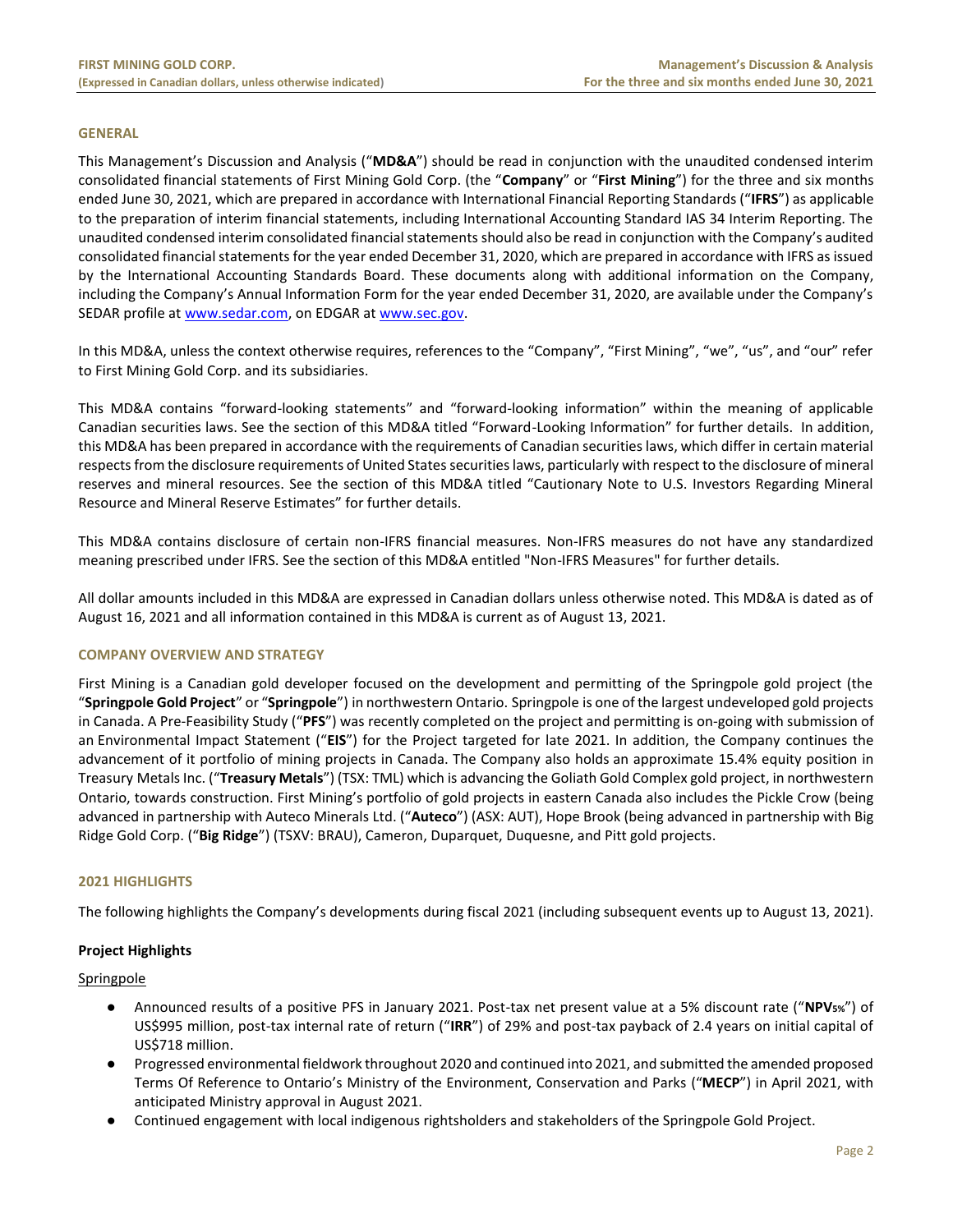- Announced in March 2021 that the Company has entered into a 3-year option agreement with Exiro Minerals Corp. ("**Exiro**") pursuant to which First Mining may earn a 100% interest in Exiro's Swain Post property through future cash and share payments to Exiro of approximately \$250,000 during the term of the option, and by completing all assessment work requirements on the property during the option term.
- Signed a 3-year earn-in agreement with Whitefish Exploration Inc. ("**Whitefish**") comprising two stages. Stage 1 earnin: 70% interest for \$200,000 cash and \$425,000 in First Mining share payments together with \$500,000 in exploration spend. Stage 2 earn-in: 70% to 100% ownership interest over an additional 2-year term for \$1,000,000 cash and \$1,000,000 in First Mining share payments.
- On July 5, 2021, the Company reported that a forest fire was active within one kilometre of the camp at the Springpole Gold Project and that operations were temporarily suspended. It was confirmed on August 5, 2021 that the fire was under control and operations at the camp recommenced on a limited basis until the Ministry of Natural Resources and Forestry lift the Emergency Area Order.

# Cameron

- On July 28, 2021, the Company announced that it had entered into an exploration agreement with Animakee Wa Zhing #37 First Nation in respect of the Cameron Gold Project.
- Acquired the East Cedartree claims from Metalore Resources Limited ("**Metalore**") in December 2020, thereby consolidating First Mining's land holdings in the area into a single contiguous block and adding a further 3,200 hectares to the 49,574 hectares that the Company already held in the area. In connection with this acquisition, First Mining paid \$3.0 million in cash to Metalore, and issued 3 million common shares of First Mining ("**First Mining Shares**") to Metalore (with such shares subject to a statutory hold period of four months plus one day from the closing date of the transaction).

# Pickle Crow

- In March 2021, Auteco completed all expenditure requirements set out in the earn-in agreement entered into between First Mining and Auteco dated March 12, 2020 (the "**Auteco Earn-In Agreement**") in respect of Stage 1 of Auteco's earn-in to the Pickle Crow Gold Project ("**Pickle Crow**"). Following the issuance of 100,000,000 Auteco shares to First Mining on June 9, 2021, Auteco satisfied all requirements under the Auteco Earn-In Agreement in respect of Stage 1 of the earn-in, and earned a 51% interest in PC Gold Inc. ("**PC Gold**"), First Mining's wholly-owned subsidiary that owns Pickle Crow. Concurrently, the parties executed a joint venture shareholders' agreement (the "**Auteco JV Agreement"**) in respect of PC Gold.
- On July 15, 2021, Auteco announced an increase in their Pickle Crow resource, under JORC, to 1.7 million ounces of gold.

# Hope Brook

- In April 2021, the Company announced that Big Ridge Gold Corp. ("**Big Ridge**") (TSX-V:BRAU) had entered into a definitive earn-in agreement with First Mining (the "**Big Ridge Earn-In Agreement**") pursuant to which Big Ridge can earn up to an 80% interest in First Mining's Hope Brook Gold Project ("**Hope Brook**") located in Newfoundland, Canada through a two-stage earn-in over five years by incurring a total of \$20 million in qualifying expenditures, issuing up to 36,500,000 shares of Big Ridge to First Mining and making a \$500,000 cash payment to First Mining. First Mining will retain a 1.5% NSR royalty on Hope Brook, of which 0.5% can be bought back by Big Ridge for \$2 million.
- Upon closing the transaction, Big Ridge issued 11,500,000 shares of Big Ridge to the Company pursuant to the terms of the Big Ridge Earn-In Agreement, and as a result, the Company owned approximately 19.8% of the outstanding common shares of Big Ridge immediately after such share issuance. The Company's share ownership interest in Big Ridge was subsequently diluted to 14% on June 30, 2021, following a \$5,000,000 flow-through financing by Big Ridge.

# **Corporate Highlights**

- Investments position of \$20.5 million and an impressive portfolio of interests in Treasury Metals, PC Gold and Big Ridge Gold with a combined carrying value of \$53.8 million as at June 30, 2021.
- June 30, 2021 period-end cash balance of \$33.8 million.
- Following the Company's annual general and special meeting of shareholders on June 30, 2021 (the "**2021 AGM**"), it was announced that the Company's shareholders had voted in favour of all matters brought before the 2021 AGM.
- On July 15, 2021, the distribution by the Company of shares and warrants of Treasury Metals to the Company's shareholders of record as of July 14, 2021, was completed based upon the final allocation ratios that were announced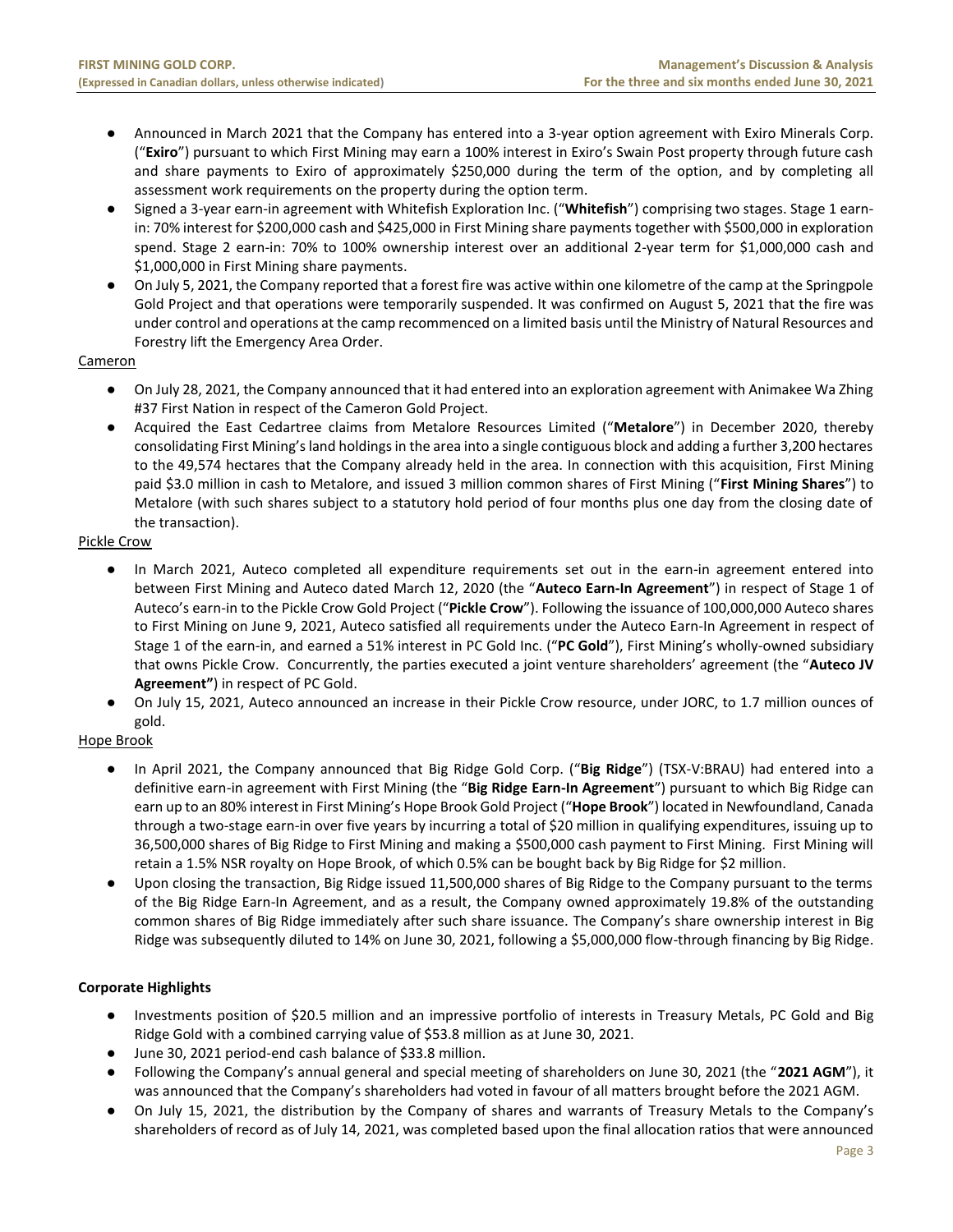by the Company on July 14, 2021. The combined value of the distribution was approximately \$20.8 million, and First Mining retains a 15.4% interest in Treasury Metals post-distribution.

# **COVID-19 Response**

In response to the onset of the COVID-19 novel coronavirus ("**COVID-19**") pandemic, the Company adopted a series of robust COVID-19 risk mitigation policies incorporating recommendations set by the provincial Governments of Ontario and British Columbia, and by the Government of Canada. To date, First Mining has not had any cases of COVID-19 at any of the camp operations at its projects or its head office in Vancouver. The health and safety of First Mining's workforce, their families and the communities in which the Company operates is First Mining's primary concern.

# <span id="page-4-0"></span>**SELECTED FINANCIAL INFORMATION**

| Financial Results (in \$000s Except for per Share<br>Amounts):  | For the six months ended June 30, |           |  |             |  |         |  |  |
|-----------------------------------------------------------------|-----------------------------------|-----------|--|-------------|--|---------|--|--|
|                                                                 |                                   | 2021      |  | 2020        |  | 2019    |  |  |
| Mineral Property Cash Expenditures <sup>(1)</sup>               |                                   | 7,511     |  | 6,194       |  | 2,245   |  |  |
| Net Loss                                                        |                                   | (34, 286) |  | (20, 993)   |  | (3,042) |  |  |
| Total Cash Used in Operating Activities <sup>(3)</sup>          |                                   | (3,814)   |  | (2, 441)    |  | (1,993) |  |  |
| Basic and Diluted Net Loss Per Share<br>$(in$ Dollars $)^{(4)}$ |                                   | (0.05)    |  | $(0.03)$ \$ |  | (0.01)  |  |  |

| <b>Financial Position (in \$000s):</b> | <b>June 30,</b><br>2021 |    | December 31,<br>2020     |      | December 31,<br>2019     |
|----------------------------------------|-------------------------|----|--------------------------|------|--------------------------|
| Cash and Cash Equivalents              | \$<br>33,762            | Ś. | 28,901                   | - \$ | 5,902                    |
| Working Capital <sup>(2)</sup>         | 34,898                  |    | 9,201                    |      | 5,780                    |
| Investments                            | 20,450                  |    | 18,425                   |      | 1,775                    |
| <b>Mineral Properties</b>              | 160,322                 |    | 179,429                  |      | 252,815                  |
| Investment in Treasury Metals Inc.     | 16,236                  |    | 63,812                   |      | $\overline{\phantom{a}}$ |
| Investment in PC Gold Inc.             | 35,999                  |    | $\overline{\phantom{a}}$ |      | ۰                        |
| Investment in Big Ridge Gold Corp.     | 1,577                   |    | $\overline{\phantom{0}}$ |      |                          |
|                                        |                         |    |                          |      |                          |
| <b>Total Assets</b>                    | 299,750                 |    | 301,213                  |      | 268,020                  |
| <b>Total Non-current Liabilities</b>   | \$<br>31,855            | \$ | 16,835                   | \$   | 3,139                    |

(1) This represents mineral property expenditures per consolidated statements of cash flows.

(2) This is a non-IFRS measurement with no standardized meaning under IFRS and may not be comparable to similar financial measures presented by other issuers. For further information please see the section in this MD&A titled "Non-IFRS Measures".

(3) Per the consolidated statement of cash flows in each corresponding period.

(4) The basic and diluted loss per share calculations result in the same amount due to the anti-dilutive effect of outstanding stock options and warrants.

**Net Loss** - Fluctuations in net loss are typically caused by non-cash items. Removing the impact of these non-cash items illustrates that the income statement loss on operational activities was relatively consistent over the prior periods presented at an average of approx. \$1.9 million however increased in the six months ended June 30, 2021, mostly due to professional fees associated with the Treasury Metals distribution and the US marketing campaign.

**Cash and Cash Equivalents -** the increase in 2021 was primarily attributable to proceeds from the sales of shares of First Majestic Silver Corp. ("**First Majestic**") that were issued to the Company pursuant to the silver purchase agreement that First Mining entered into with First Majestic on June 10, 2020 (the "**Silver Purchase Agreement**") and the US\$3,750,000 cash payment that the Company received from First Majestic pursuant to the terms of the Silver Purchase Agreement, partially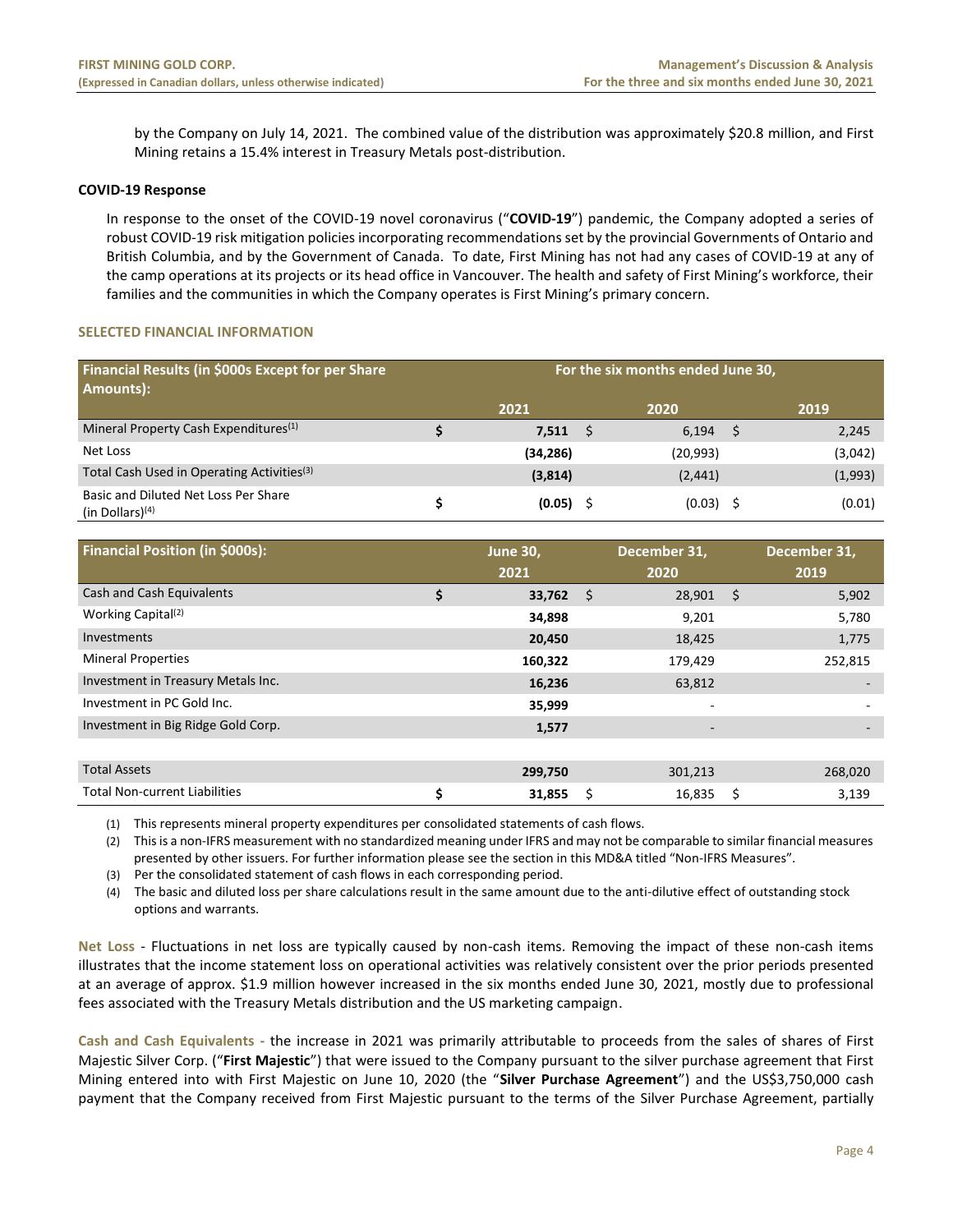offset by cash used in operational activities (Statement of Net Loss) and investing activities at the projects (Statement of Financial Position). See the section in this MD&A entitled "Financial Condition, Liquidity and Capital Resources".

**Total Assets –** decreased relative to December 2020 mainly due to the decline in non-current assets because of non-cash impairments resulting from a decline in the fair value of the equity accounted investment in Treasury Metals.

# <span id="page-5-0"></span>**ONTARIO MINERAL PROPERTY PORTFOLIO LOCATIONS (1)**



<span id="page-5-1"></span>(1) Pickle Crow is subject to the Auteco Earn-In Agreement pursuant to which Auteco is the operator of the project and may acquire up to an 80% interest in PC Gold, First Mining's wholly-owned subsidiary that owns the project.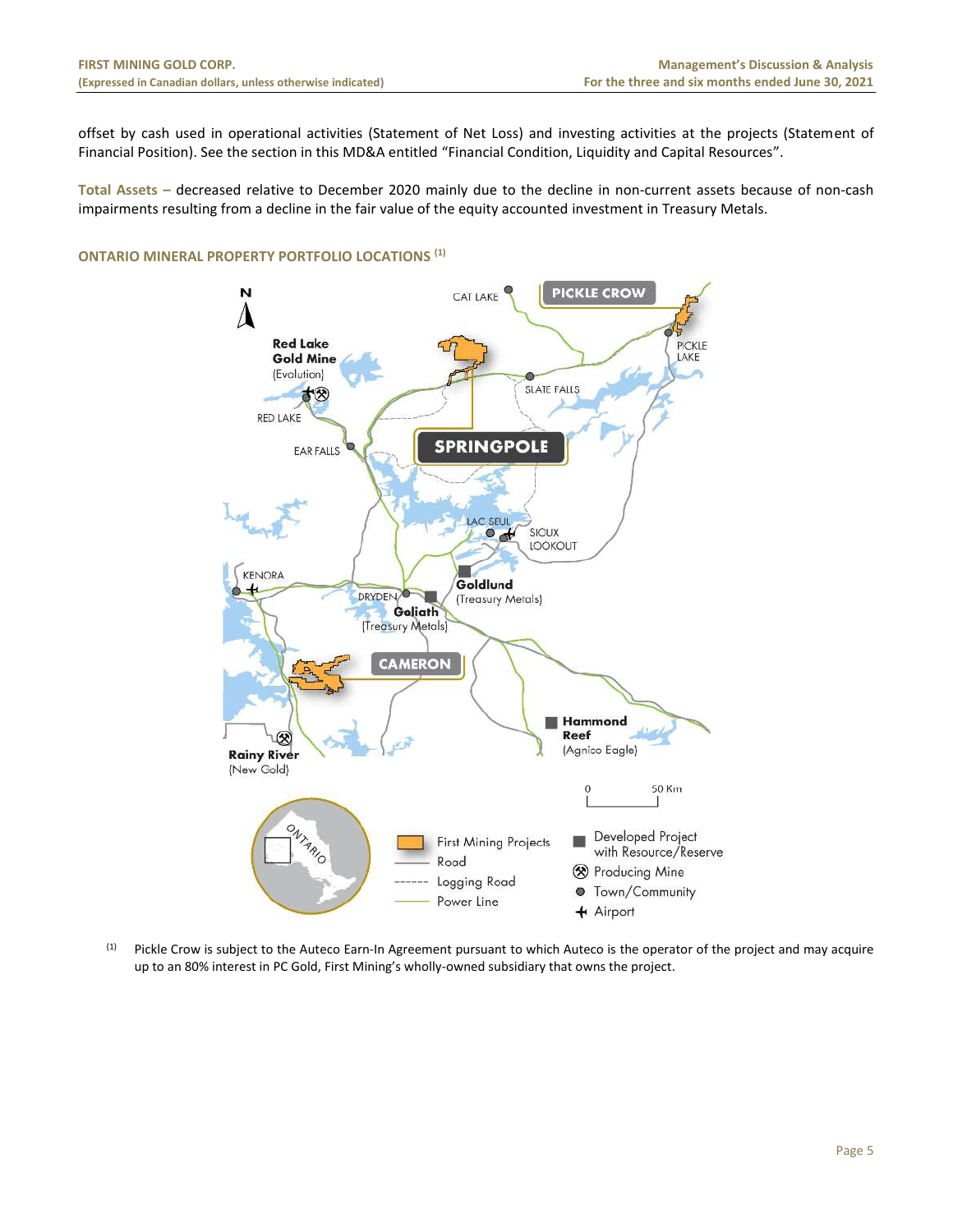# **MINERAL PROPERTY PORTFOLIO GOLD RESERVES (1)**

The Springpole Gold Project is the only project owned by First Mining that has Mineral Reserves attributed to it. The Mineral Reserves for Springpole are based on the conversion of Indicated Mineral Resources within the current pit design. The Mineral Reserves for the Springpole Gold Project are shown below (for further details, see the technical report entitled "NI 43-101 Technical Report and Pre-Feasibility Study on the Springpole Gold Project, Ontario Canada" dated February 26, 2021, which was prepared by AGP Mining Consultants Inc. ("**AGP**") in accordance with NI 43-101 and is available under First Mining's SEDAR profile a[t www.sedar.com\)](http://www.sedar.com/):

| Category     | Tonnes (Mt) | Grade<br>Au $(g/t)$ | Grade<br>Ag $(g/t)$ | <b>Contained Metal</b><br>Au (Moz) | <b>Contained Metal</b><br>Ag (Moz) |
|--------------|-------------|---------------------|---------------------|------------------------------------|------------------------------------|
| Proven       | 0.0         | 0.0                 | 0.0                 | 0.0                                | 0.0                                |
| Probable     | 121.6       | 0.97                | 5.23                | 3.8                                | 20.5                               |
| <b>Total</b> | 121.6       | 0.97                | 5.23                | 3.8                                | 20.5                               |

#### **Springpole Proven and Probable Reserves**

Notes:

(1) The Mineral Reserve estimate has an effective date of December 30, 2020 and is based on the Mineral Resource estimate that has an effective date of July 30, 2020.

(2) The Mineral Reserve estimate was completed under the supervision of Gordon Zurowski, P.Eng., of AGP, a Qualified Person as defined under National Instrument 43-101 *Standards of Disclosure for Mineral Projects* ("**NI 43-101**").

(3) Mineral Reserves are stated within the final design pit based on a US\$878/oz gold ("**Au**") pit shell with a US\$1,350/oz Au price for revenue.

(4) The equivalent cut-off grade was 0.34 g/t Au for all pit phases.

(5) The mining cost averaged \$2.75/t mined, processing cost averaged \$14.50/t milled, and the G&A cost averaged \$1.06/t milled. The process recovery for gold averaged 88% and the silver recovery was 93%.

(6) The exchange rate assumption applied was \$1.30 equal to US\$1.00.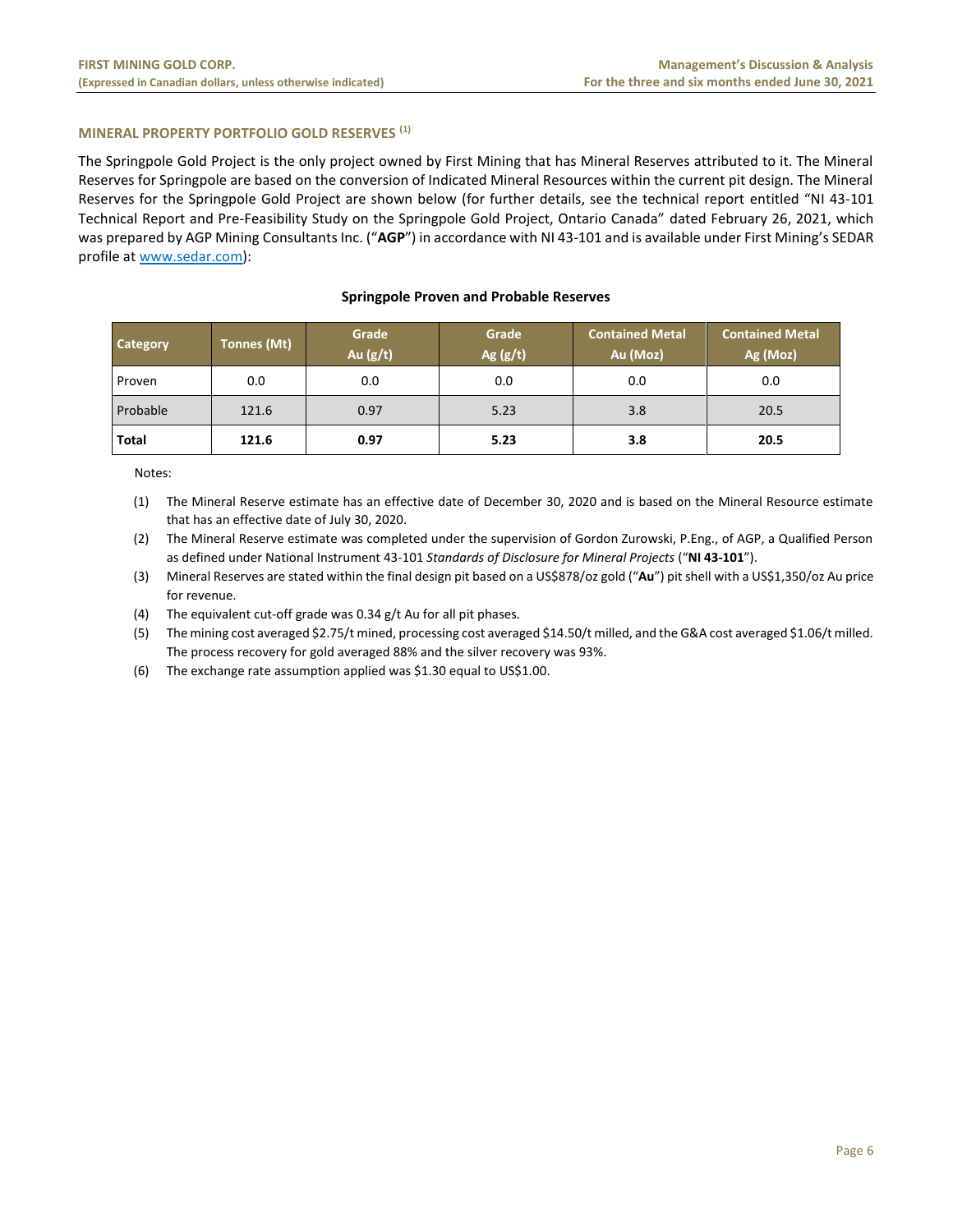# <span id="page-7-0"></span>**MINERAL PROPERTY PORTFOLIO GOLD RESOURCES (1)**

| Project                                 | <b>Tonnes</b> | Gold        | <b>Silver</b>            | <b>Contained Gold</b> | <b>Contained Silver</b> |  |  |  |
|-----------------------------------------|---------------|-------------|--------------------------|-----------------------|-------------------------|--|--|--|
|                                         |               | Grade (g/t) | Grade (g/t)              | <b>Ounces (oz)</b>    | <b>Ounces (oz)</b>      |  |  |  |
| <b>Measured Resources</b>               |               |             |                          |                       |                         |  |  |  |
| Cameron Gold Project <sup>(2)</sup>     | 3,360,000     | 2.75        |                          | 297,000               |                         |  |  |  |
| Duparquet Gold Project <sup>(3)</sup>   | 18,470        | 1.52        |                          | 901                   |                         |  |  |  |
| <b>Indicated Resources</b>              |               |             |                          |                       |                         |  |  |  |
| Springpole Gold Project <sup>(4)</sup>  | 151,000,000   | 0.94        | 5.00                     | 4,600,000             | 24,300,000              |  |  |  |
| Hope Brook Gold Project                 | 5,500,000     | 4.77        |                          | 844,000               |                         |  |  |  |
| Cameron Gold Project <sup>(5)</sup>     | 2,170,000     | 2.40        |                          | 167,000               |                         |  |  |  |
| Duparquet Gold Project <sup>(3)</sup>   | 7,122,070     | 1.73        |                          | 396,134               |                         |  |  |  |
| Duquesne Gold Project                   | 1,859,200     | 3.33        |                          | 199,161               |                         |  |  |  |
| <b>Inferred Resources</b>               |               |             |                          |                       |                         |  |  |  |
| Springpole Gold Project <sup>(4)</sup>  | 16,000,000    | 0.54        | 2.80                     | 300,000               | 1,400,000               |  |  |  |
| Hope Brook Gold Project                 | 836,000       | 4.11        |                          | 110,000               |                         |  |  |  |
| Cameron Gold Project <sup>(6)</sup>     | 6,535,000     | 2.54        |                          | 533,000               |                         |  |  |  |
| Pickle Crow Gold Project <sup>(7)</sup> | 4,631,480     | 4.10        | $\overline{\phantom{m}}$ | 602,945               |                         |  |  |  |
| Duparquet Gold Project <sup>(3)</sup>   | 4,066,284     | 1.85        |                          | 242,312               |                         |  |  |  |
| Duquesne Gold Project                   | 1,563,100     | 5.58        | $\overline{\phantom{a}}$ | 280,643               |                         |  |  |  |
| Pitt Gold Project                       | 1,076,000     | 7.42        | $\overline{\phantom{a}}$ | 257,000               |                         |  |  |  |
|                                         |               |             |                          |                       |                         |  |  |  |
| <b>Total Measured Resources</b>         | 3,378,470     | 2.74        |                          | 297,901               |                         |  |  |  |
| <b>Total Indicated Resources</b>        | 167,651,270   | 1.14        | 5.00                     | 6,206,295             | 24,300,000              |  |  |  |
| <b>Total Measured and</b>               |               |             |                          |                       |                         |  |  |  |
| <b>Indicated Resources</b>              | 171,029,740   | 1.18        | 5.00                     | 6,504,196             | 24,300,000              |  |  |  |
| <b>Total Inferred Resources</b>         | 34,707,864    | 2.07        | 2.80                     | 2,325,900             | 1,400,000               |  |  |  |

(1) The Mineral Resources set out in this table are based on the technical report for the applicable property, the title and date of which are set out under the applicable property description within the section "Mineral Property Portfolio Review" in this MD&A or in the Company's AIF for the year ended December 31, 2020, which is available under the Company's SEDAR profile at www.sedar.com.

(2) Comprised of 2,670,000 tonnes of pit-constrained (0.55 g/t Au cut-off) Measured Mineral Resources at 2.66 g/t Au, and 690,000 tonnes of underground (2.00 g/t Au cut-off) Measured Mineral Resources at 3.09 g/t Au.

(3) The Company owns 100% of the Central Duparquet Property, and a 10% indirect interest in the Duparquet Gold Project. The Measured, Indicated and Inferred Mineral Resources for Duparquet shown in the above table reflect both of these ownership interests.

- (4) Springpole Mineral Resources are inclusive of Mineral Reserves. Open pit mineral resources are reported at a cut-off grade of 0.30 g/t Au. Cut-off grades are based on a price of US\$1,550/oz Au and \$20/oz silver ("**Ag**"), and processing recovery of 88% Au and 93% Ag. The estimated Life of Mine ("**LOM**") strip ratio for the resource estimate is 2.36. Silver Mineral Resources shown in separate column with grade representing g/t Ag, and contained ounces representing Ag.
- (5) Comprised of 820,000 tonnes of pit-constrained (0.55 g/t Au cut-off) Indicated Mineral Resources at 1.74 g/t Au, and 1,350,000 tonnes of underground (2.00 g/t Au cut-off) Indicated Mineral Resources at 2.08 g/t Au.
- (6) Comprised of 35,000 tonnes of pit-constrained (0.55 g/t Au cut-off) Inferred Mineral Resources at 2.45 g/t Au, and 6,500,000 tonnes of underground (2.00 g/t Au cut-off) Inferred Mineral Resources at 2.54 g/t Au.
- (7) Comprises 1,887,000 tonnes of pit-constrained (0.50 g/t Au cut-off) Inferred Mineral Resources at 1.30 g/t Au, and 7,565,000 tonnes of underground Inferred Mineral Resources that consist of: (i) a bulk tonnage, long-hole stoping component (2.00 g/t Au cut-off); and (ii) a high-grade cut-and-fill component (2.60 g/t Au cut-off) over a minimum width of 1 metre. First Mining owns 49% of the Pickle Crow Gold Project, and 51% is owned by Auteco Minerals Ltd. The Inferred mineral resources for Pickle Crow shown in the above table reflects only the First Mining ownership interest.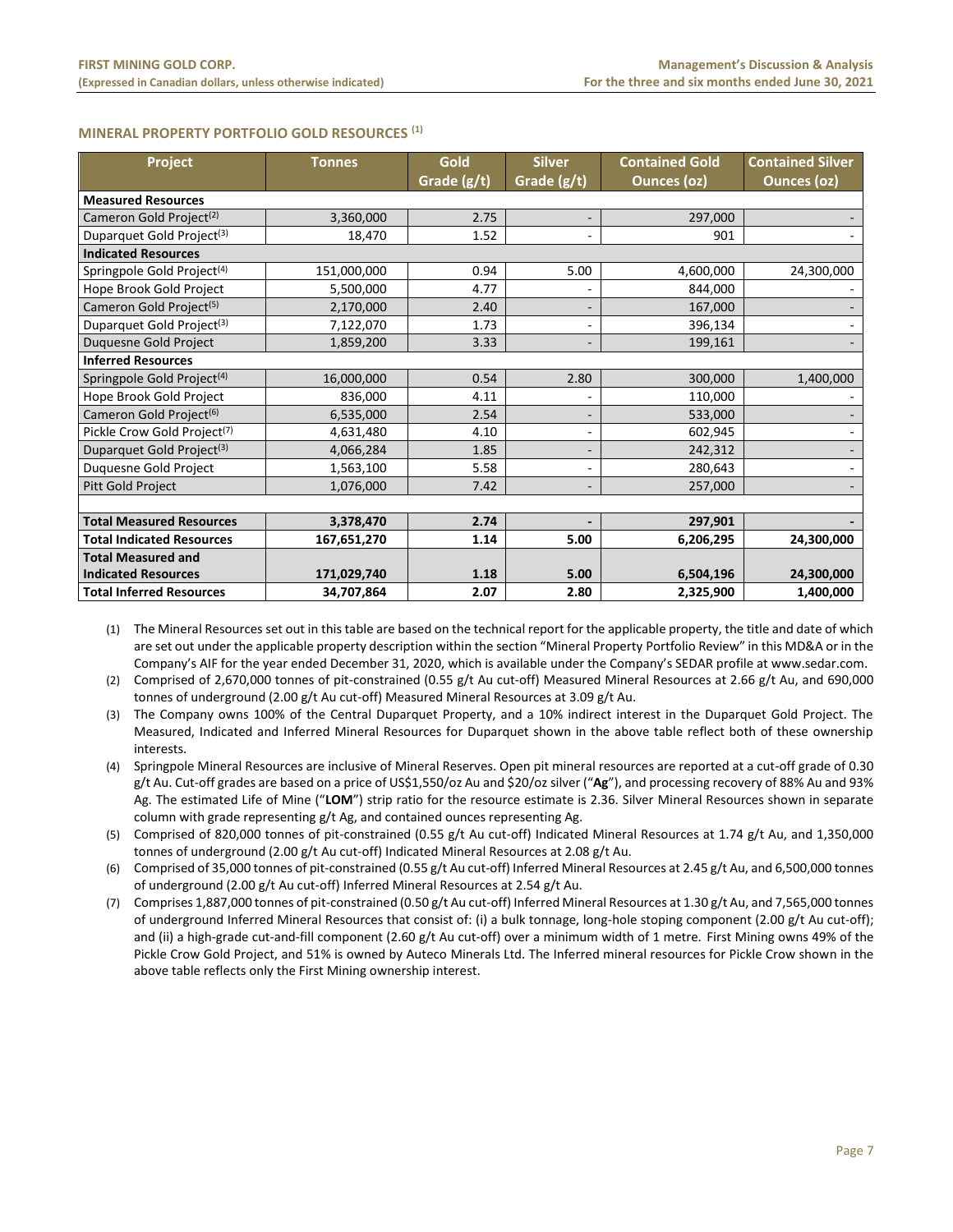# <span id="page-8-0"></span>**MINERAL PROPERTY PORTFOLIO REVIEW**

First Mining has properties located in Canada and the United States. The following section discusses the Company's priority and other significant projects.

As at June 30, 2021 and December 31, 2020, the Company had capitalized the following acquisition, exploration and evaluation costs to its mineral properties:

|                                                         | (in \$000s) |                   |    |                          |    |                          |                      |                          |                    |                          |                 |                          |                       |       |              |           |
|---------------------------------------------------------|-------------|-------------------|----|--------------------------|----|--------------------------|----------------------|--------------------------|--------------------|--------------------------|-----------------|--------------------------|-----------------------|-------|--------------|-----------|
|                                                         |             | <b>Springpole</b> |    | <b>Cameron</b>           |    | Duquesne/<br><b>Pitt</b> | Hope<br><b>Brook</b> |                          | <b>Pickle Crow</b> |                          | <b>Goldlund</b> |                          | Others <sup>(1)</sup> |       | <b>Total</b> |           |
| <b>Balance</b><br>December 31, 2019                     | \$          | 76,775            | \$ | 27,374                   | \$ | 7,217                    | \$                   | 20,071                   | \$                 | 19,263                   | \$              | 98,894                   | \$                    | 3,221 | \$           | 252,815   |
| 2020 acquisition<br>and capitalized net<br>expenditures |             | 11,132            |    | 4,501                    |    | 12                       |                      | 541                      |                    | 5,723                    |                 | 1,609                    |                       | 114   |              | 23,632    |
| Disposal,<br>impairment or<br>reclassification          |             | ۰                 |    | $\overline{\phantom{a}}$ |    | ۰                        |                      | $\overline{\phantom{a}}$ |                    | $\overline{\phantom{a}}$ |                 | (100, 503)               |                       | 3,485 |              | (97, 018) |
| <b>Balance</b><br>December 31, 2020                     | \$          | 87,907            | \$ | 31,875                   | \$ | 7,229                    | \$                   | 20,612                   | \$                 | 24,986                   | \$              | $\overline{\phantom{a}}$ | \$                    | 6,820 | \$           | 179,429   |
| 2021 acquisition<br>and capitalized net<br>expenditures |             | 7,810             |    | 221                      |    | $\overline{7}$           |                      | 99                       |                    | 3,273                    |                 | $\overline{\phantom{a}}$ |                       | 438   |              | 11,848    |
| Disposal,<br>impairment or<br>reclassification          |             | ٠                 |    | $\overline{\phantom{a}}$ |    | $\sim$                   |                      | (2,685)                  |                    | (28, 259)                |                 | $\overline{\phantom{a}}$ |                       | (11)  |              | (30, 955) |
| <b>Balance</b><br>June 30, 2021                         | \$          | 95,717            | \$ | 32,096                   | \$ | 7,236                    | \$                   | 18,026                   | \$                 | $\blacksquare$           | \$              | $\overline{\phantom{a}}$ | \$                    | 7,247 | \$           | 160,322   |

(1) Other mineral properties as at June 30, 2021 and December 31, 2020 include: the mining claims and concessions located in the Township of Duparquet, Quebéc, which are near the Company's Duquesne gold project; Swain Post property in northwestern Ontario which is near the Company's Springpole Gold Project (property under option agreement from Exiro Minerals Corp.); Swain Lake property under the earn-in agreement with Whitefish Explorations Inc.; a 1.5% NSR Royalty under the terms of an NSR Royalty Agreement dated August 7, 2020 between the Company, Treasury Metals and Goldlund Resources Inc., a wholly-owned subsidiary of Treasury Metals, which was reclassified from "Goldlund" to "Others" during the year ended December 31, 2020; and the Turquoise Canyon property in Nevada (property under option to Momentum Minerals Ltd. which was acquired by IM Exploration Inc. on July 6, 2021).

# **CANADIAN GOLD PROJECTS**

#### **Springpole Gold Project, Ontario**

The Springpole Gold Project covers an area of 41,943 hectares in northwestern Ontario, consisting of 30 patented mining claims, 282 contiguous mining claims and thirteen mining leases. The project is located approximately 110 kilometres ("**km**") northeast of the Municipality of Red Lake in northwestern Ontario and is situated within the Birch-Uchi Greenstone Belt. The large, open pittable resource is supported by significant infrastructure, including a 72-person onsite camp, winter road access, a logging road within 15 km of the camp, and nearby power lines within 40 km. The Springpole Gold Project is located within an area that is covered by Treaty Three and Treaty Nine First Nations Agreements. With approximately 4.6 million ounces of gold and 24 million ounces of silver in the Indicated Mineral Resource category, the Springpole Gold Project is one of the largest undeveloped gold projects in Ontario<sup>1</sup>.

During the six months ended June 30, 2021, the most significant expenditures at the Springpole Gold Project were:

- \$1,821,000 in connection with land tenure and advanced royalty acquisitions;
- \$1,740,000 in connection with ongoing environmental permitting and community consultations;
- \$870,000 for site employees', contractors' salaries and management salaries allocations;
- \$802,000 in connection with the Springpole PFS;

 $^1$  Source: S&P Market Intelligence database as of July 16, 2021. Ranking among undeveloped primary gold resources per jurisdiction.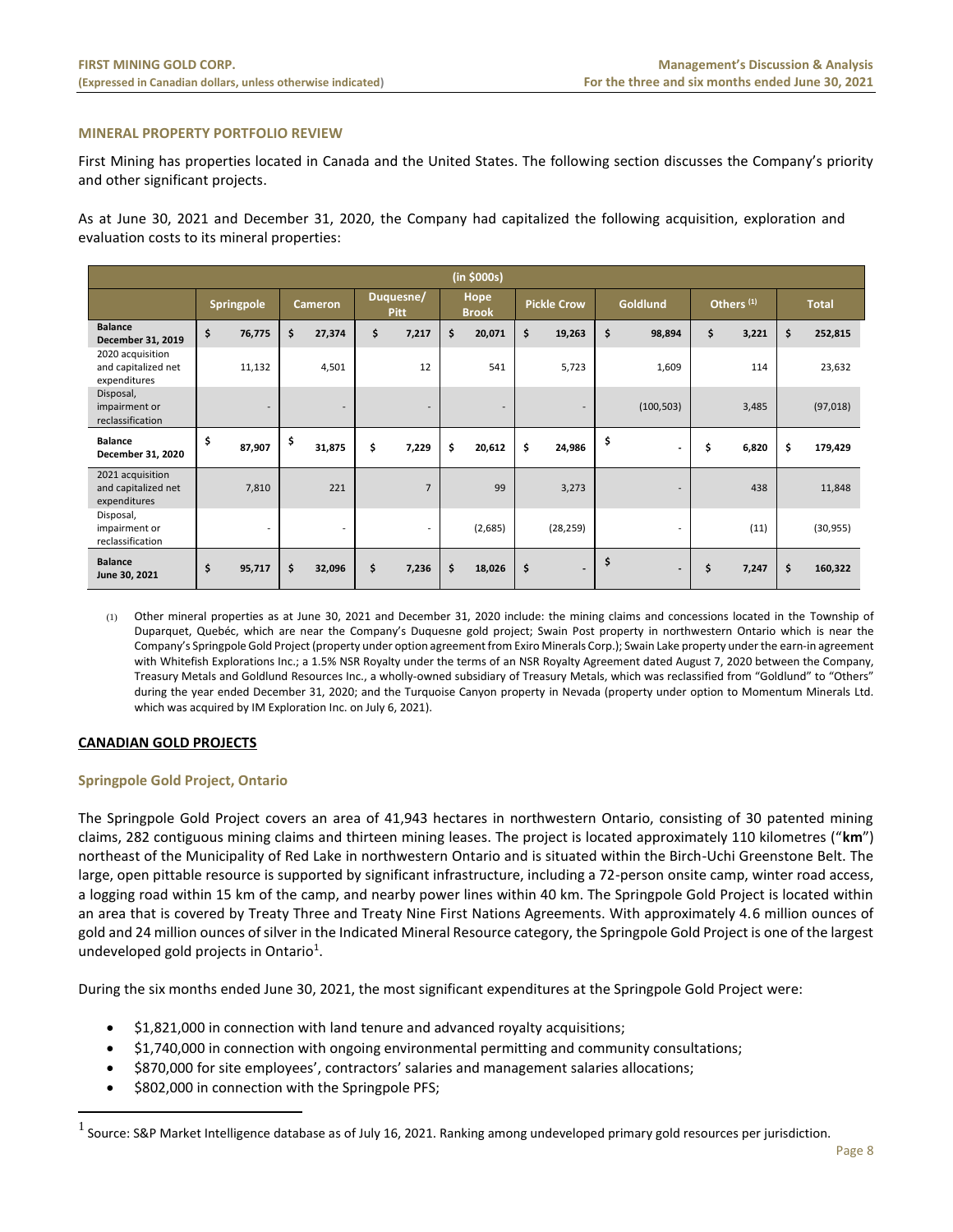- \$676,000 in connection with drilling activities; and
- \$436,000 in connection with fuel charges.

During the six-months ended June 30, 2021, and up to the date of this MD&A, the most significant operational developments at the Springpole Gold Project were:

# 1. Completion of Pre-Feasibility Study

On January 20, 2021, First Mining announced the results of a positive PFS for the Springpole Gold Project. The PFS evaluates recovery of gold and silver from a 30,000 tonne-per-day ("**tpd**") open pit operation at Springpole, with a process plant that will include crushing, grinding, and flotation, with fine grinding of the flotation concentrate and agitated leaching of both the flotation concentrate and the flotation tails followed by a carbon-in-pulp recovery process to produce doré bars. For full details regarding the PFS for the Springpole Gold Project, see the technical report, entitled "NI 43-101 Technical Report and Pre-Feasibility Study on the Springpole Gold Project, Ontario Canada" dated February 26, 2021, which was prepared by AGP in accordance with NI 43-101 and is available under First Mining's SEDAR profile at [www.sedar.com.](http://www.sedar.com/)

# **PFS Highlights**

- US\$1.5 billion pre-tax NPV5% at US\$1,600 per ounce ("**oz**") Au, increasing to US\$1.9 billion at US\$1,800/oz Au
- US\$995 million post-tax NPV<sub>5%</sub> at US\$1,600/oz Au, increasing to US\$1.3 billion at US\$1,800/oz Au
- 36.4% pre-tax IRR; 29.4% after-tax IRR at US\$1,600/oz Au
- LOM of 11.3 years, with primary mining and processing during the first 9 years and processing lower-grade stockpiles for the balance of the mine life
- After-tax payback of 2.4 years
- Declaration of Mineral Reserves: Proven and Probable Reserves of 3.8 Moz Au, 20.5 Moz Ag (121.6 Mt at 0.97 g/t Au, 5.23 g/t Ag)
- Initial capital costs estimated at US\$718 million, sustaining capital costs estimated at US\$55 million, plus US\$29 million in closure costs
- Average annual payable gold production of 335 koz (Years 1 to 9); 287 koz (LOM)
- Total cash costs of US\$558/oz (Years 1 to 9); and US\$618/oz (LOM)<sup>(1)</sup>
- All-in sustaining costs ("AISC") of US\$577/oz (Years 1 to 9), and AISC US\$645 (LOM)<sup>(2)</sup>

*Note: Base case parameters assume a gold price of US\$1,600/oz and a silver price of US\$20/oz, and an exchange rate (\$ to US\$) of 0.75. All currencies in the PFS are reported in U.S. dollars unless otherwise specified. NPV calculated as of the commencement of construction and excludes all pre-construction costs. (1) Total cash costs consist of mining costs, processing costs, mine-level general and administrative ("G&A") costs, treatment and refining charges and royalties. (2) AISC consists of total cash costs plus sustaining and closure costs.* 

# **Economic Sensitivities**

The economics and cash flows of the Springpole Gold Project are highly sensitive to changes to the gold price.

# **Springpole Economic Sensitivity to Gold Price** (base case in bold)

| Gold Price (US\$/oz)        | \$1,400          | \$1,600          | \$1,800          | \$2,000          |  |  |
|-----------------------------|------------------|------------------|------------------|------------------|--|--|
| Pre-Tax NPV <sub>5%</sub>   | US\$1.04 billion | US\$1.48 billion | US\$1.92 billion | US\$2.36 billion |  |  |
| Pre-Tax IRR                 | 28.9%            | 36.4%            | 43.2%            | 49.5%            |  |  |
| After-Tax NPV <sub>5%</sub> | US\$690 million  | US\$995 million  | \$1.30 billion   | \$1.60 billion   |  |  |
| <b>After-Tax IRR</b>        | 23.3%            | 29.4%            | 35.0%            | 40.1%            |  |  |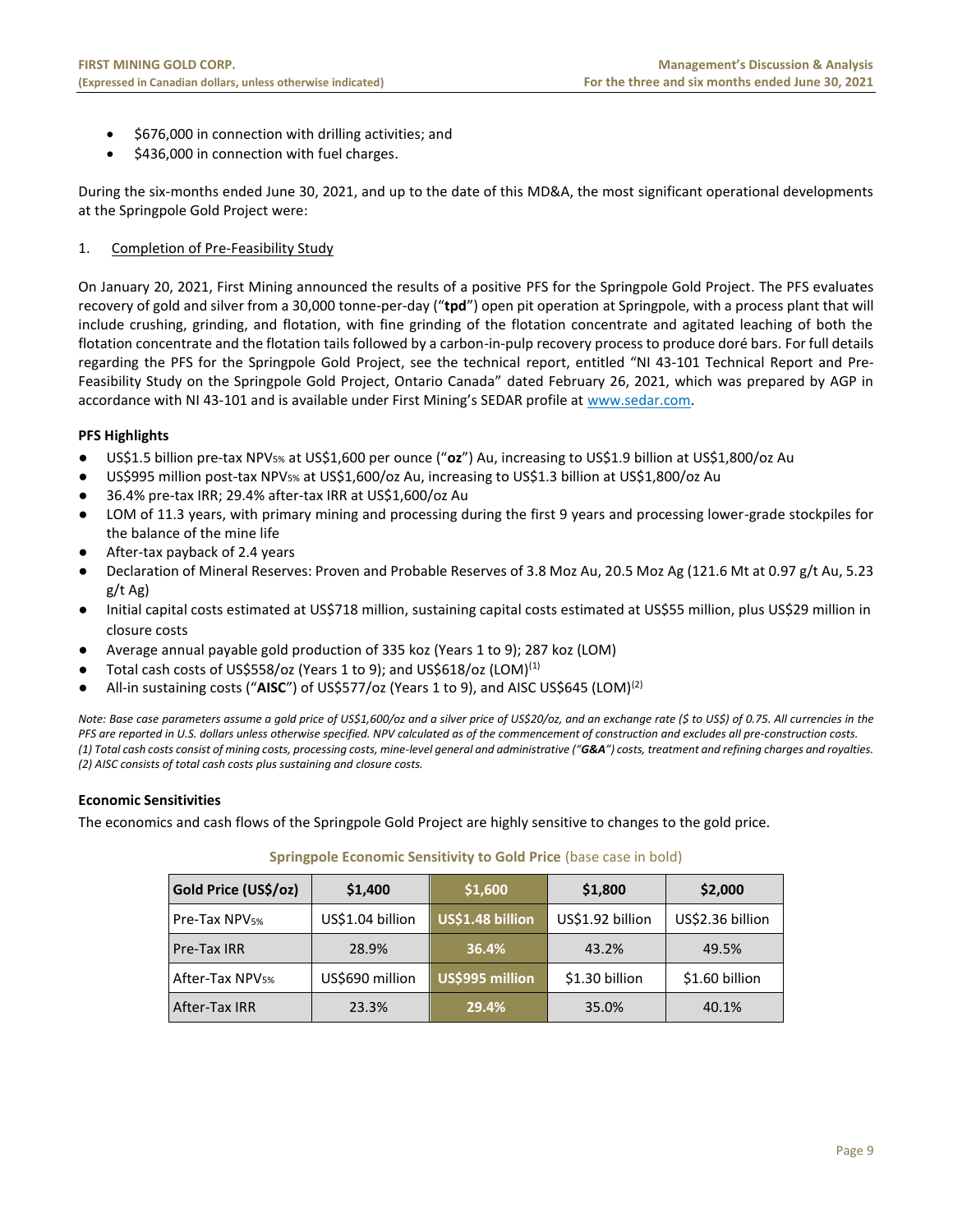| <b>Initial Capital Costs</b> | $+10%$           | US\$718 million  | $-10%$            |  |  |  |  |
|------------------------------|------------------|------------------|-------------------|--|--|--|--|
| Pre-Tax NPV <sub>5%</sub>    | US\$1.34 billion | US\$1.48 billion | US\$1.61 billion  |  |  |  |  |
| Pre-Tax IRR                  | 30.1%            | 36.4%            | 44.1%             |  |  |  |  |
| After-Tax NPV <sub>5%</sub>  | US\$875 million  | US\$995 million  | US\$1,102 million |  |  |  |  |
| After-Tax IRR                | 23.8%            | 29.4%            | 36.3%             |  |  |  |  |

# **Springpole Economic Sensitivity to Initial Capital Costs** (base case in bold)

# **Springpole Economic Sensitivity to Operating Costs** (base case in bold)

| <b>Operating Costs</b>      | $+10%$           | US\$2.21 billion | $-10%$            |  |  |
|-----------------------------|------------------|------------------|-------------------|--|--|
| Pre-Tax NPV <sub>5%</sub>   | US\$1.33 billion | US\$1.48 billion | US\$1.63 billion  |  |  |
| Pre-Tax IRR                 | 34.1%            | 36.4%            | 38.6%             |  |  |
| After-Tax NPV <sub>5%</sub> | US\$890 million  | US\$995 million  | US\$1,098 million |  |  |
| After-Tax IRR               | 27.6%            | 29.4%            | 31.3%             |  |  |

The Mineral Resources defined in the PFS do not reflect the significant opportunities that are available for resource expansion or discovery of additional ore bodies in the Springpole district, and readers are cautioned that Mineral Resources that are not Mineral Reserves do not have demonstrated economic viability. First Mining believes that the Springpole Gold Project has several avenues for resource expansion, both within the existing property footprint and regionally in the under-explored Birch Uchi Greenstone belt. First Mining plans to undertake approximately 10,000 m of diamond drilling at the Springpole Gold Project in 2021 for metallurgy, exploration, condemnation, and geotechnical purposes, and will continue to review other exploration opportunities in the area. As at June 30, 2021, 2,632 m of metallurgical drilling and 2,115 m of geotechnical drilling had been completed, for a total of 4,747 m.

# **Project Enhancement Opportunities**

The PFS identified several opportunities to enhance the economics of the Springpole Gold Project, and they will be investigated as First Mining continues to advance the project. These opportunities include:

- **Existing Resource Upgrades.** Inferred Mineral Resources are contained within the existing pit design, and with additional infill drilling, these resources may potentially support conversion of some or all of this material into Indicated Mineral Resources that could be converted to Probable Mineral Reserves and evaluated in a Feasibility Study ("**FS**").
- **Mine Plan Optimization.** Refined pit optimization parameters could result in better optimized open pit limits which could reduce the overall strip ratio.
- **Process Optimization.** Continued efforts to investigate opportunities to improve the metal recoveries through further metallurgical testing and refining milling processes, as well as other process optimizations.
- Further Geotechnical Studies. A better hydrogeological and geotechnical understanding may increase pit slope angles, potentially reducing costs associated with mining waste material.
- **Additional Mineralization.** There are geophysical and geological targets in the area around the current resource, where additional drilling has the potential to identify additional mineralization that could support Mineral Resource estimation with upside potential for the LOM.

# 2. Silver Stream transaction with First Majestic Silver Corp.

On June 10, 2020, First Mining entered into the Silver Purchase Agreement with First Majestic pursuant to which First Majestic has agreed to pay First Mining total consideration of US\$22.5 million (the "**Advance Payment**"), in the following three tranches, for the right to purchase 50% of the payable silver produced from the Springpole Gold Project for the life of the project (the "**Silver Stream**"):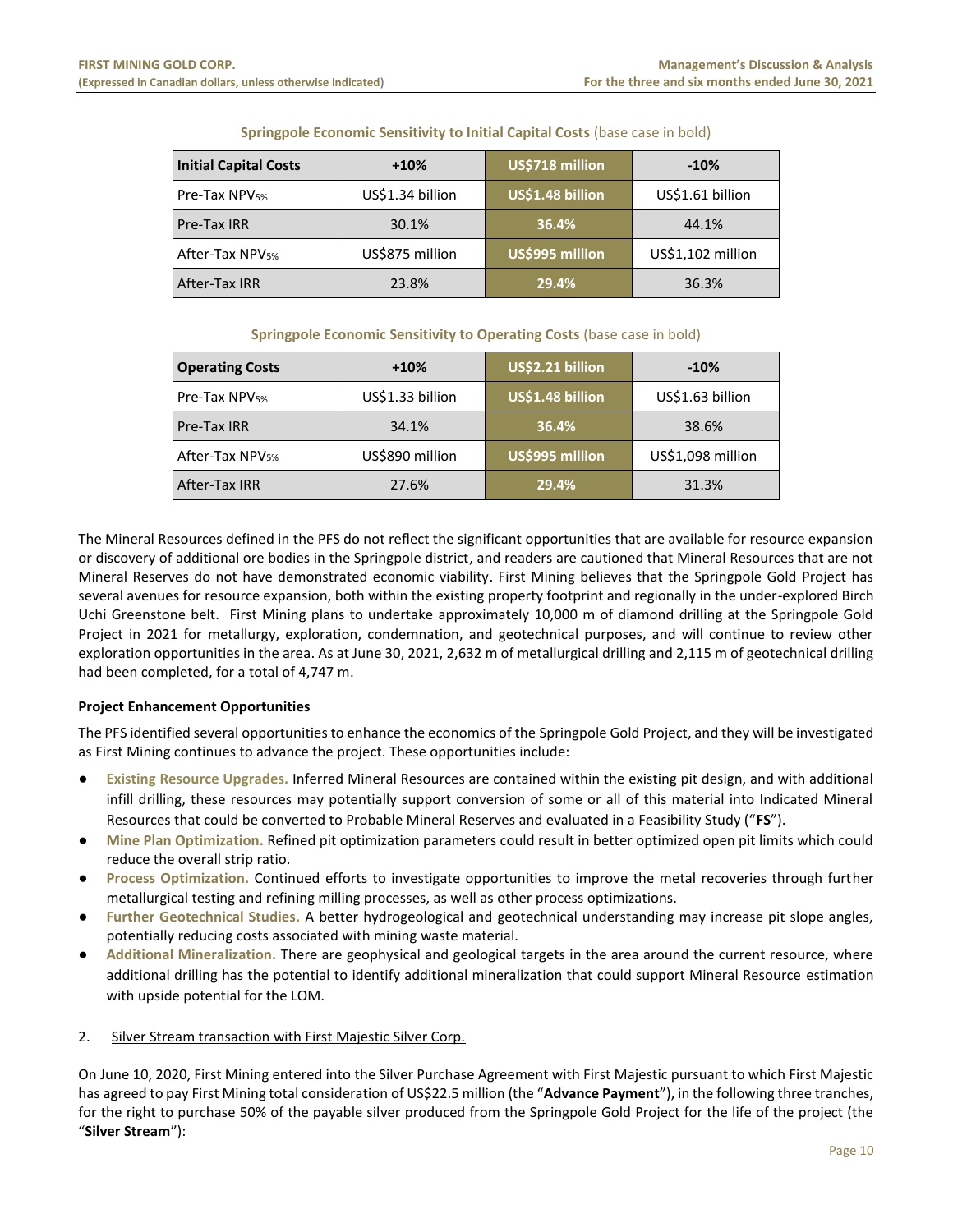- US\$10 million payable on closing the transaction, with US\$2.5 million payable in cash and the remaining US\$7.5 million to be satisfied by the issuance to First Mining of 805,698 common shares of First Majestic (the "**First Majestic Shares**");
- US\$7.5 million payable upon First Mining publicly announcing the completion of a positive PFS for the Springpole Gold Project, with US\$3.75 million payable in cash and US\$3.75 million payable in First Majestic Shares based on the 20 day volume-weighted average trading price ("**VWAP**") of the First Majestic Shares on the TSX at the time; and
- US\$5 million payable upon First Mining receiving approval of a federal or provincial Environmental Assessment ("**EA**") for the Springpole Gold Project, with US\$2.5 million payable in cash and US\$2.5 million payable in First Majestic Shares (based on 20-day VWAP of the First Majestic Shares on the TSX at the time).

The transaction closed on July 2, 2020, and upon closing the transaction, First Mining issued 30 million common share purchase warrants ("**First Mining Warrants**") to First Majestic pursuant to the terms of the Silver Purchase Agreement. Each First Mining Warrant entitles First Majestic to purchase one First Mining Share at an exercise price of \$0.40 for a period of five years. As a result of the Treasury Metals distribution in July 2021, pursuant to the adjustment provisions of the First Mining Warrants, the exercise price of these warrants was reduced, and the number of these warrants was increased.

As of the date of this MD&A, the first two cash and share payments set out above, totalling US\$17.5 million, have been paid to First Mining by First Majestic.

In the event of default, First Majestic may terminate the Silver Purchase Agreement and the Advance Payment received by First Mining at that time would become repayable. The Silver Stream has an initial term of 40 years from July 2, 2020. The term is automatically extended by successive 10-year periods as long as the life of mine continues for the Springpole Gold Project.

Upon receipt of its share of silver production, First Majestic will make cash payments to First Mining for each ounce of silver paid to First Majestic under the Silver Purchase Agreement equal to 33% of the lesser of the average spot price of silver for the applicable calendar quarter, and the spot price of silver at the time of delivery, subject to a price cap of US\$7.50 per ounce of silver (the "**Price Cap**"). The Price Cap is subject to annual inflation escalation of 2%, commencing at the start of the third year of production. First Mining has the right to repurchase 50% of the Silver Stream for US\$22.5 million at any time prior to the commencement of production at Springpole.

The proceeds received by First Mining will primarily be used to advance the Springpole Gold Project through the PFS/FS process and will also be used to advance the project through the federal and provincial EA processes.

# 3. Environmental Permitting and Baseline Data

First Mining made key strategic additions to its Environment and Community Relations team in 2020 to ensure that the Company has the proper resources for the permitting and community relations work for the Springpole Gold Project. Steve Lines joined First Mining as Vice President, Environment and Community Relations on December 1, 2020, and has already built an expert team at the Company with extensive experience in Ontario's EA process. The team brings across significant experience from Greenstone Gold Mines' Hardrock project which was subject to the same federal and provincial EA process that is currently underway for Springpole, and they bring further permitting and regulatory experience from similar in-lake open pit mines in Canada including the Meadowbank Gold Mine and the Gahcho Kué Diamond Mine. First Mining believes that the experience, expertise and relationships of Mr. Lines and his team will contribute significantly to the ongoing de-risking of the Springpole Gold Project.

First Mining, and its predecessor Gold Canyon Resources, have been actively collecting environmental baseline data necessary to support an EA for the Springpole Gold Project since 2010. The studies, both completed and ongoing, are focused on characterizing all relevant biological and physical components of the aquatic and terrestrial environments that may be impacted by, and may interact with, the project.

First Mining continues to advance the Springpole Gold Project through the federal and provincial EA processes. The Company's goal is to prepare a coordinated EA document that meets the federal and provincial requirements. Community consultation and engagement with local Indigenous communities and other stakeholders is important to First Mining and will remain ongoing through the EA process.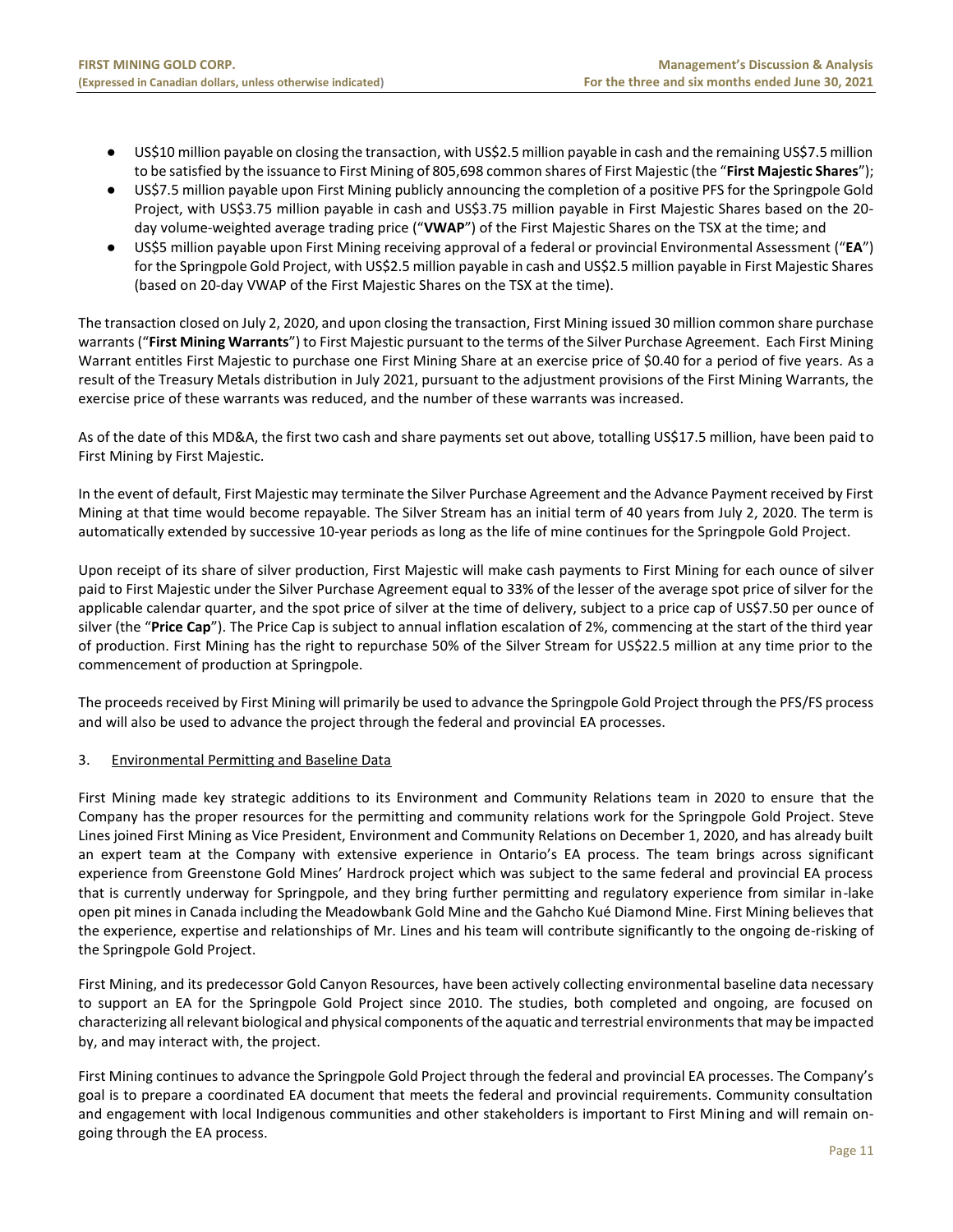**O FIRST MINING** 

First Mining plans to advance the development of the coordinated EA document in 2021 in accordance with the federal EIS Guidelines and the provincial EA Terms of Reference.

The Springpole permitting timeline is as follows:

# SPRINGPOLE - PERMITTING TIMELINE



The final EIS guidelines outline federal information requirements for the preparation of an EIS and were prepared after taking into consideration comments received from federal departments, the Ontario provincial ministry, Indigenous groups and the general public. Currently, the Company is collecting environmental baseline data and other information to prepare an EIS for Springpole. The Company chose to continue to stay in the *Canadian Environmental Assessment Act*, 2012 permitting process and not move to the newly enacted *Impact Assessment Act* process.

# 4. Regional land acquisitions

On February 18, 2021, the Company entered into a three-year option agreement pursuant to which First Mining may earn a 100% interest in Exiro's Swain Post property located in northwestern Ontario through future cash and share payments of approximately \$250,000 to Exiro during the term of the option, and by completing all assessment work requirements on the property during the option term. The Swain Post property comprises 237 single cell mining claims covering nearly 5,000 hectares. It is located approximately 5 km west of First Mining's western-most property boundary at Springpole.

On April 29, 2021, the Company entered into an earn-in agreement with Whitefish which gives First Mining the right to earn a 70% interest in the Swain Lake project by making cash payments totaling \$200,000 and share payments totaling \$425,000, and by incurring at least \$500,000 worth of expenditures on the Swain Lake Property during the first 3 years of the earn-in term. Upon completing the first stage of the earn-in, First Mining will hold a 70% interest in the Swain Lake Property and will have an additional period of 2 years within which to acquire the remaining 30% of the project by paying \$1 million to Whitefish and issuing \$1 million worth of First Mining shares to Whitefish.

The Swain Lake Property comprises of 82 single cell mining claims covering 1,640 hectares. It is located approximately 2 km from First Mining's western-most property boundary at Springpole and immediately to the east of the Swain Post property.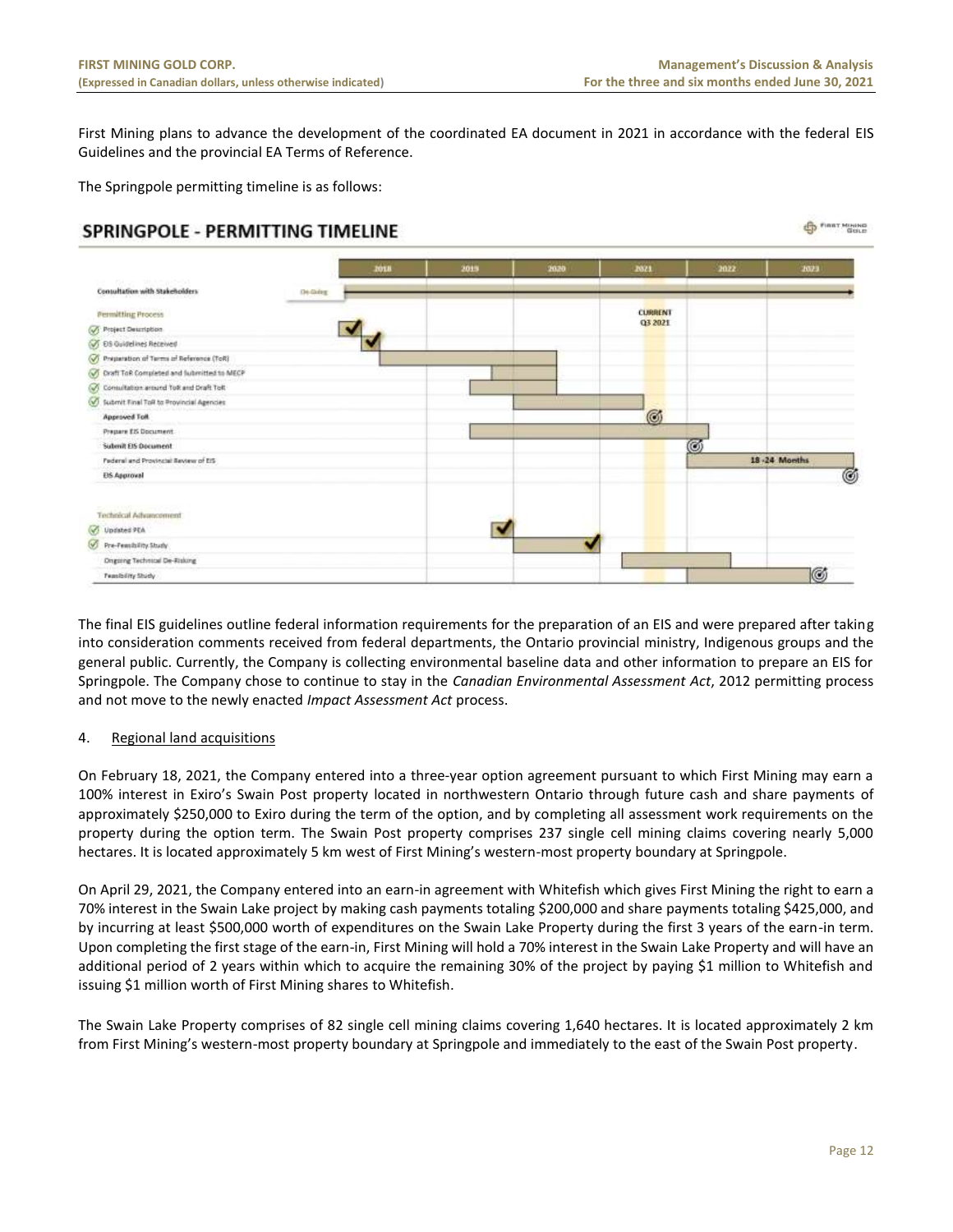

# **Cameron Gold Project, Ontario**

The Cameron Gold Project covers an area of 49,574 hectares in northern Ontario and comprises 24 patented claims, 1,790 mining claims, 4 mining leases, and 7 Licenses of Occupation. The Cameron Gold Project deposit is a greenstone‐hosted gold deposit and the mineralization is mainly hosted in mafic volcanic rocks within a northwest trending shear zone (Cameron Lake Shear Zone) which dips steeply to the northeast. A technical report for the Cameron Gold Project titled "Technical Report on the Cameron Gold Deposit, Ontario, Canada" and dated January 17, 2017, was prepared by Optiro Pty Limited in accordance with NI 43-101 and is available under the Company's SEDAR profile at [www.sedar.com.](http://www.sedar.com/) There is year-round road access to the property from the nearby highway and power lines within 20 km.

During the six months ended June 30, 2021, the most significant expenditures at the Cameron Gold Project were:

- \$93,000 for site employees' salaries and management salary allocations;
- \$59,000 in connection with exploration and technical consulting; and
- \$22,000 for provincial and municipal taxes.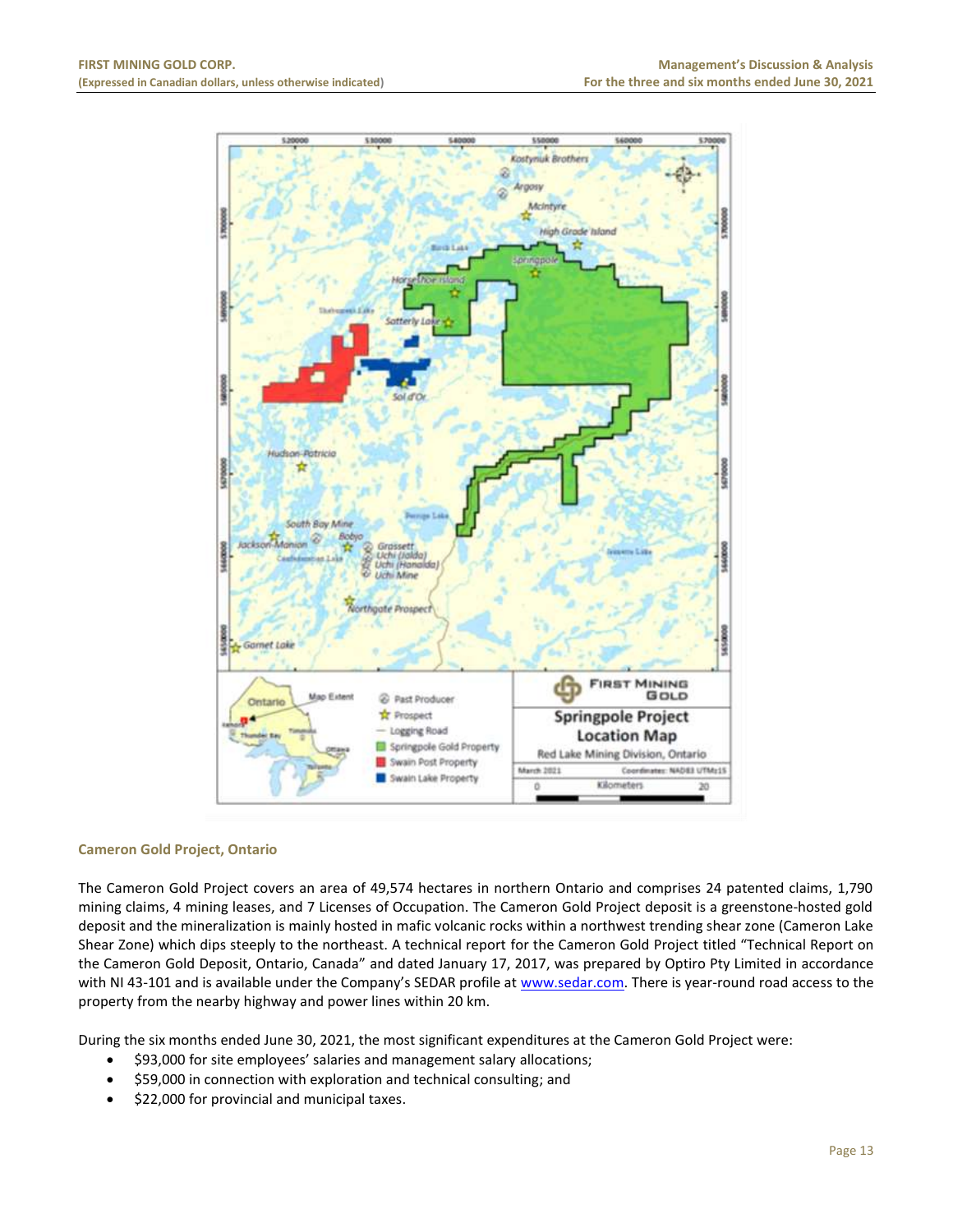On December 3, 2020, the Company entered into an asset purchase agreement with Metalore to acquire the East Cedartree claims. The transaction closed on December 9, 2020. Under the terms of the transaction, First Mining paid Metalore \$3 million in cash and issued 3 million First Mining Shares to Metalore. The East Cedartree claims contain an existing Mineral Resource estimate that was prepared in accordance with NI 43-101 and they encompass a highly favourable geological setting for new gold discoveries in close proximity to the existing deposits at the Company's Cameron and West Cedartree properties. The acquisition of the East Cedartree claims consolidates First Mining's land holdings at Cameron into a single contiguous block and adds a further 3,200 hectares to the 49,574 hectares that First Mining already holds in the district. As a result of the acquisition of the East Cedartree claims, the Cameron Gold Project now covers an area of 52,774 hectares and comprises 24 patented claims, 2,002 mining claims, 4 mining leases, and 7 Licenses of Occupation.

Plans at Cameron for 2021 include approximately 4,000 metres of drilling to extend local understanding and identify new drill targets on the project and in particular at the recently acquired East Cedartree claims, plus continued local community consultations and ongoing environmental permitting activities.

# **Pickle Crow Gold Project, Ontario**

The Pickle Crow Gold Project covers an area of 19,033 hectares and comprises 104 patented claims and 932 mining claims. The area is located in northwestern Ontario and is covered by the Treaty Nine First Nations Agreement. A technical report for the Pickle Crow Gold Project titled "An Updated Mineral Resource Estimate for the Pickle Crow Property, Patricia Mining Division, Northwestern Ontario, Canada" and dated June 15, 2018, was prepared by Micon International Limited in accordance with NI 43-101 and is available under the Company's SEDAR profile at [www.sedar.com.](http://www.sedar.com/) Extensive infrastructure in place or proximal to the Pickle Crow Gold Project includes a 200 tpd gravity mill on site, generators and fuel storage and gravel road access to the property, and the property is within 10 km of a regional airport at Pickle Lake. The Pickle Crow Gold Project was a former highgrade operating mine until the late 1960s.

# Earn-In Agreement with Auteco Minerals

On March 12, 2020, the Company and Auteco executed the Auteco Earn-In Agreement, pursuant to which Auteco can earn an 80% interest in PC Gold, First Mining's then wholly-owned subsidiary that owns Pickle Crow, through a two-stage earn-in over five years by incurring a total of \$10.0 million in qualifying expenditures, issuing up to 125 million shares of Auteco to First Mining and making a \$4.1 million cash payment to First Mining. First Mining will retain a 2.0% NSR royalty on Pickle Crow, of which 1.0% can be bought back by Auteco for US\$2.5 million. A more detailed summary of the earn-in arrangement is set out in the news release dated March 12, 2020.

During the year ended December 31, 2020, the Company received the scheduled cash consideration of \$100,000 and 25,000,000 shares of Auteco with a fair value on receipt of \$740,000 under the terms of the Auteco Earn-in Agreement. In the three-months ended March 31, 2021, Auteco confirmed to the Company that it had completed the Stage 1 earn-in exploration expenditure requirement of \$5,000,000. Auteco held a meeting of its shareholders in May 2021 to approve the issuance of 100,000,000 Auteco shares to First Mining, and having obtained shareholder approval and listing approval from the Australian Securities Exchange (the "**ASX**"), Auteco issued the 100,000,000 Auteco shares to First Mining on June 9, 2021. As a result, Auteco has earned a 51% interest in PC Gold, First Mining's previously wholly-owned subsidiary and the parties executed the Auteco JV Agreement in respect of PC Gold. Auteco now has a two-year follow-on period, commencing as of the date of execution of the Auteco JV Agreement, within which to acquire an additional 19% interest in PC Gold per the Stage 2 Earn-In, in accordance with the terms of the Auteco Earn-In Agreement.

Upon completion of the Stage 2 Earn-In, Auteco will have an option to acquire an additional 10% equity interest in PC Gold, exercisable any time following completion of the Stage 2 Earn-In, by paying First Mining \$3,000,000 in cash. First Mining's residual 20% interest in PC Gold (and thereby, Pickle Crow) will be carried until a construction decision in respect of Pickle Crow, which is to be made after a final feasibility study and following Auteco having arranged sufficient financing to achieve commercial production. If Auteco should fail to meet such requirements within the applicable time periods, the Auteco Earn-In Agreement will terminate and Auteco will be entitled to retain any interest which it has earned-in to prior to the date of termination.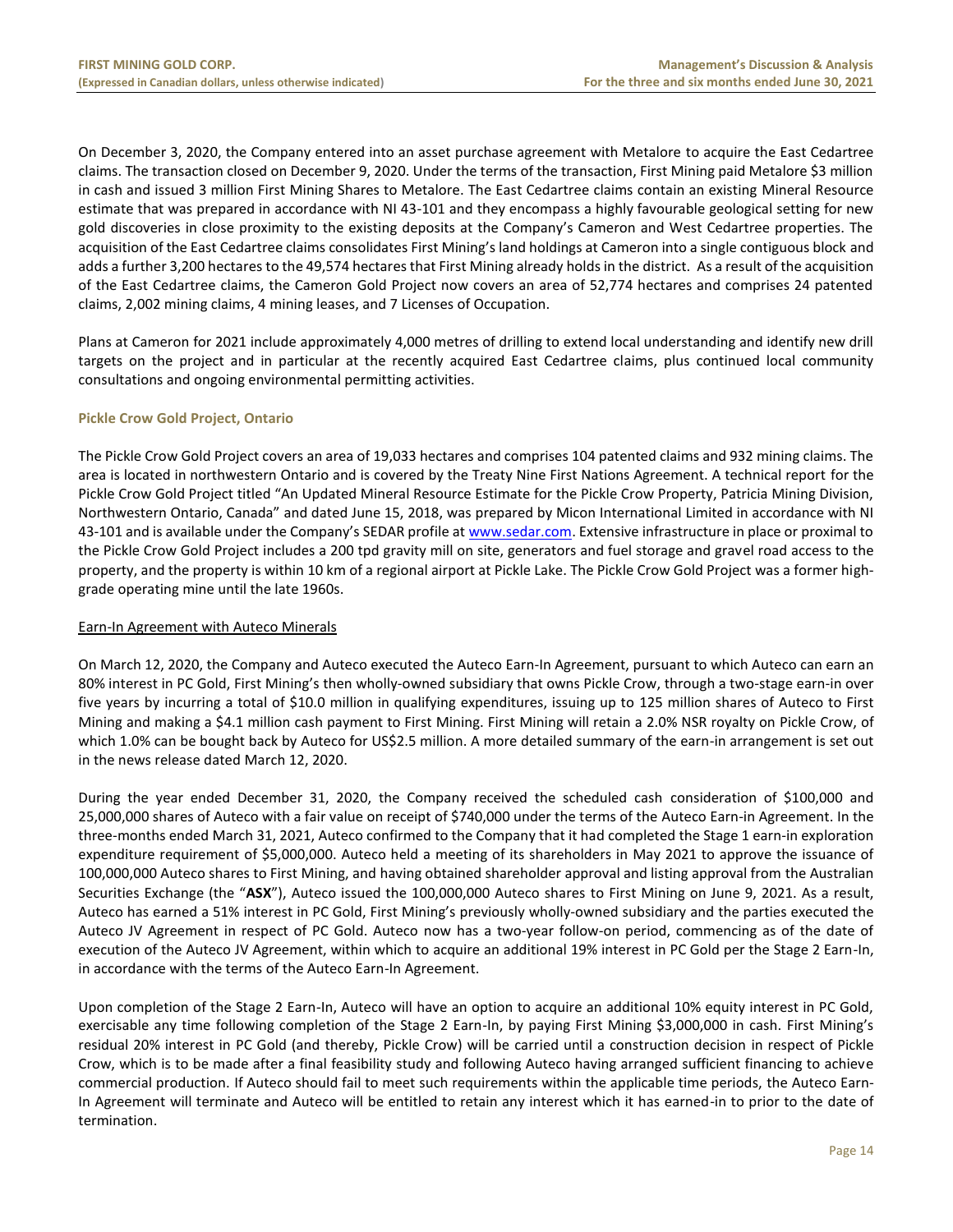Following the completion of the Stage 1 earn-in by Auteco, First Mining's percentage ownership of the subsidiary PC Gold Inc. was diluted from 100% to 49%, which led to a loss of control and a deconsolidation of PC Gold from First Mining's financial statements. First Mining has determined that its investment in the common shares of PC Gold gives it significant influence over PC Gold, resulting in PC Gold being recorded on First Mining's financial statements using the equity method of accounting as an investment in associate. PC Gold is now a subsidiary of Auteco. Auteco is publicly traded on the ASX. The initial recognition of the investment in associate was accounted for at a fair value using a peer group analysis of comparable \$/oz prices of the Pickle Crow gold project. The gain/loss on deconsolidation was calculated as a result of derecognizing the net assets of PC Gold and recognizing the fair value of the investment in associate. The investment in associate was assessed for impairment indicators relating to the underlying assets of PC Gold in accordance with IAS 36 and IFRS 6.

On February 28, 2019, PC Gold received a letter from the Acting Director, Mine Rehabilitation, at the Ontario Ministry of Energy, Northern Development and Mines ("**MENDM**"), which required the Company to submit a schedule for the development of a closure plan amendment for the Pickle Crow Gold Project. The Company complied with the requirement and submitted the schedule for the development of a closure plan amendment on March 29, 2019. The submission of a closure plan amendment complete with cost estimates was initially due on November 1, 2019. PC Gold has been granted an extension and is working with the Ministry towards the filing of the closure plan in 2021. PC Gold has engaged consultants to assist with developing this plan. Pursuant to the Earn-In Agreement, the Company is required to reimburse Auteco for a pro rata amount of its expenses with respect to any related bond requirements for the mine closure plan.

# **Hope Brook Gold Project, Newfoundland**

The Hope Brook Gold Project covers an area of 26,650 hectares in Newfoundland, including six mineral licenses, with a deposit hosted by pyritic silicified zones occurring within a deformed, strike-extensive advanced argillic alteration zone. A technical report for the Hope Brook Gold Project titled "2015 Mineral Resource Estimate Technical Report for the Hope Brook Gold Project, Newfoundland and Labrador, Canada" and dated November 20, 2015, was prepared by Mercator Geological Services Limited in accordance with NI 43-101 and is available under the Company's SEDAR profile at [www.sedar.com.](http://www.sedar.com/) 

The resource covers 1.5 km of an 8 km mineralized structure. Substantial infrastructure at the property includes a ramp to 350 metres ("**m**") below surface with vent raise, line-power to site, commercial barge and landing craft ramp, air strip, and a strong local labour force. The Hope Brook Gold Project was a former operating gold mine that produced 752,163 oz Au from 1987 to 1997.

# Earn-In Agreement with Big Ridge Gold

On April 6, 2021, First Mining announced that it had entered into the Big Ridge Earn-In Agreement pursuant to which Big Ridge may earn up to an 80% interest in Hope Brook.

Pursuant to the agreement, Big Ridge can earn an 80% interest in Hope Brook through a two-stage earn-in over five years by incurring a total of \$20 million in qualifying expenditures, issuing up to 36,500,000 shares of Big Ridge to First Mining and making a \$500,000 cash payment to First Mining. First Mining will retain a 1.5% NSR royalty on Hope Brook, of which 0.5% can be bought back by Big Ridge for \$2 million. First Mining will also have the right to nominate one member to the Board of Directors of Big Ridge (the "**Big Ridge Board**") on closing, and thereafter, First Mining will be entitled to have one of its nominees on the Big Ridge Board for so long as First Mining owns at least 10% of the issued and outstanding shares of Big Ridge. A more detailed summary of the Big Ridge Earn-In Agreement is set out in our April 6, 2021 news release, and in the June 8, 2021 news release which announced the closing of the transaction.

In the period ended June 30, 2021, the Company received \$500,000 and 11,500,000 shares of Big Ridge upon closing the transaction, which were credited against the Hope Brook project mineral property on the Company's Statement of Financial Position as at June 30, 2021. In addition, Ken Enquist, the Company's COO, was appointed to the Big Ridge Board as the Company's nominee under the terms of the Big Ridge Earn-In Agreement.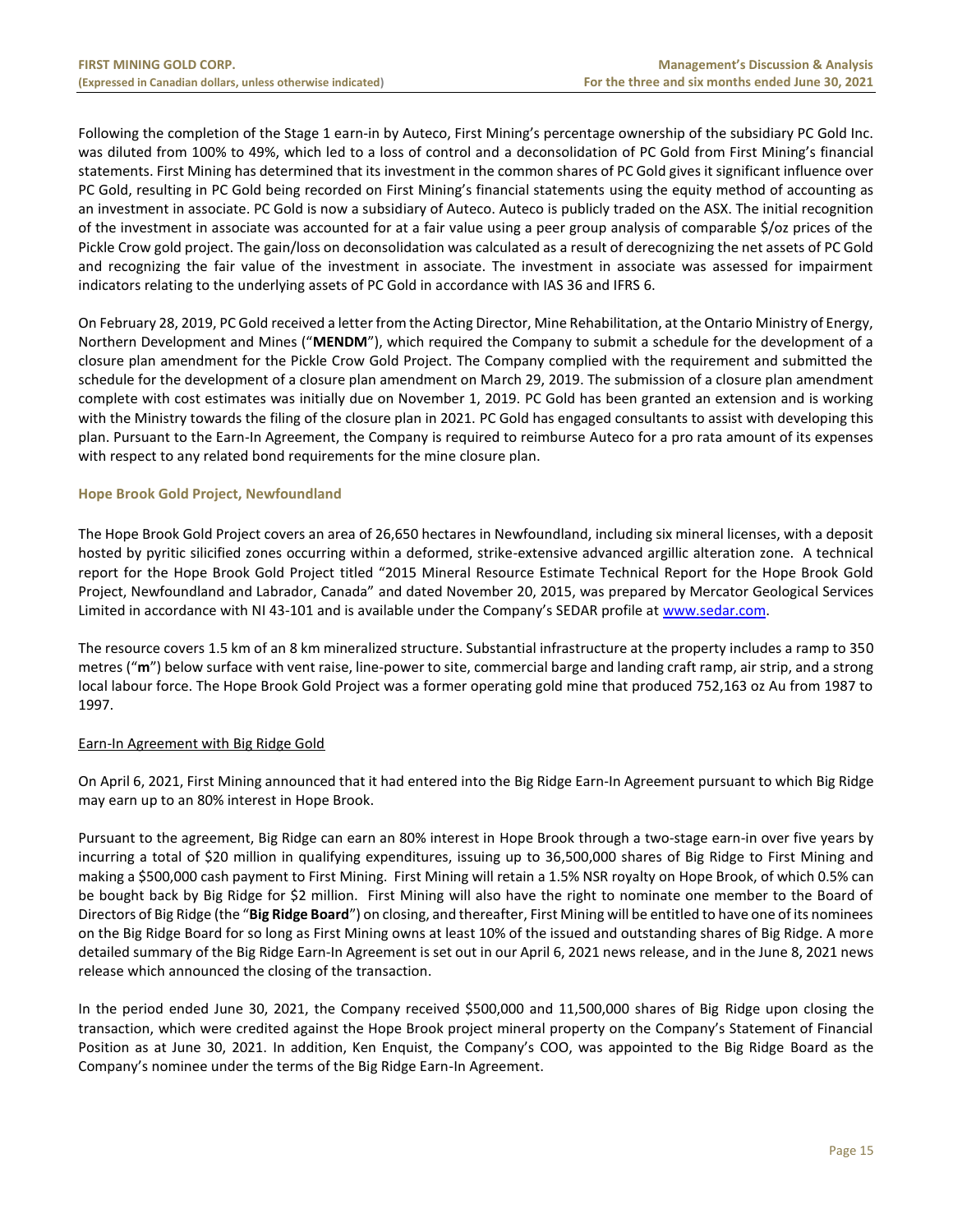# **Other Mineral Properties and Mineral Property Interests**

The following table sets out the Company's remaining projects by region. These projects are 100%-owned by the Company with the exception of the Duparquet Gold Project in which the Company has a 10% indirect ownership interest in the Duparquet Gold Project and a 100% interest in the Central Duparquet Property.

| Canada                          | <b>USA</b>                              |
|---------------------------------|-----------------------------------------|
| Duquesne, Québec <sup>(1)</sup> | Turquoise Canyon, Nevada <sup>(2)</sup> |
| Pitt, Québec                    |                                         |
| Duparquet, Québec               |                                         |
| Horseshoe Island, Ontario       |                                         |

- (1) In connection with an agreement entered into by Clifton Star Resources Inc. ("**Clifton Star**") on July 31, 2012, prior to its acquisition by First Mining, Clifton Star purchased 0.5% of a 3% NSR royalty on the Duquesne Gold Project for \$1,000,000 in cash. Per the terms of this agreement, beginning June 2019, the remaining 2.5% NSR must be purchased over the ensuing five years in tranches of 0.5% for \$1,000,000 for each tranche. Management is currently in discussions with the royalty owners regarding potential amendments to the timing and amount of any future payments related to this royalty repurchase.
- (2) Property under option to a private company, Momentum Minerals Ltd., in which the Company has approximately 10% ownership and right to earn in to 100% ownership position. On July 6, 2021 IM Exploration Inc. announced it had closed the acquisition of all issued and outstanding shares of Momentum Minerals Ltd.

# Mineral Property Interest – Duparquet Gold Project, Québec

The Company, through its wholly-owned subsidiary Clifton Star, has a 10% equity interest in the shares of Beattie Gold Mines Ltd., 2699681 Canada Ltd., and 2588111 Manitoba Ltd. which directly or indirectly own various mining concessions and surface rights, collectively known as the Duparquet Gold Project.

The Duparquet Gold Project has a large open-pittable resource, as well as underground and tailings resource. The Company's interest in the Duparquet Gold Project was acquired through our acquisition of Clifton Star in 2016. The Duparquet Gold Project covers an area of 1,147 hectares and is located in the Abitibi Region of Québec, one of the world's most prolific gold producing regions. A technical report for the Duparquet Gold Project entitled "Technical Report and Prefeasibility Study for the Duparquet Project" and with an effective date of March 26, 2014, was completed by InnovExplo in accordance with NI 43-101 and was filed on SEDAR by Clifton Star on May 23, 2014. The 2014 PFS for the Duparquet Gold Project includes pre-production capital costs of \$394 million, a pay-back period of 4.3 years and pre-tax NPV5% of \$222 million at US\$1,300 per ounce of gold.

In addition to the 10% indirect interest in the Duparquet Gold Project, the Company also holds a 100% interest in the adjoining Central Duparquet Property, which was purchased on January 20, 2017. This additional ground comprises 16 claims covering 339 ha. Infrastructure includes site roads, access to electrical power 15 km away, tailings storage facility and water management solutions and ancillary site buildings.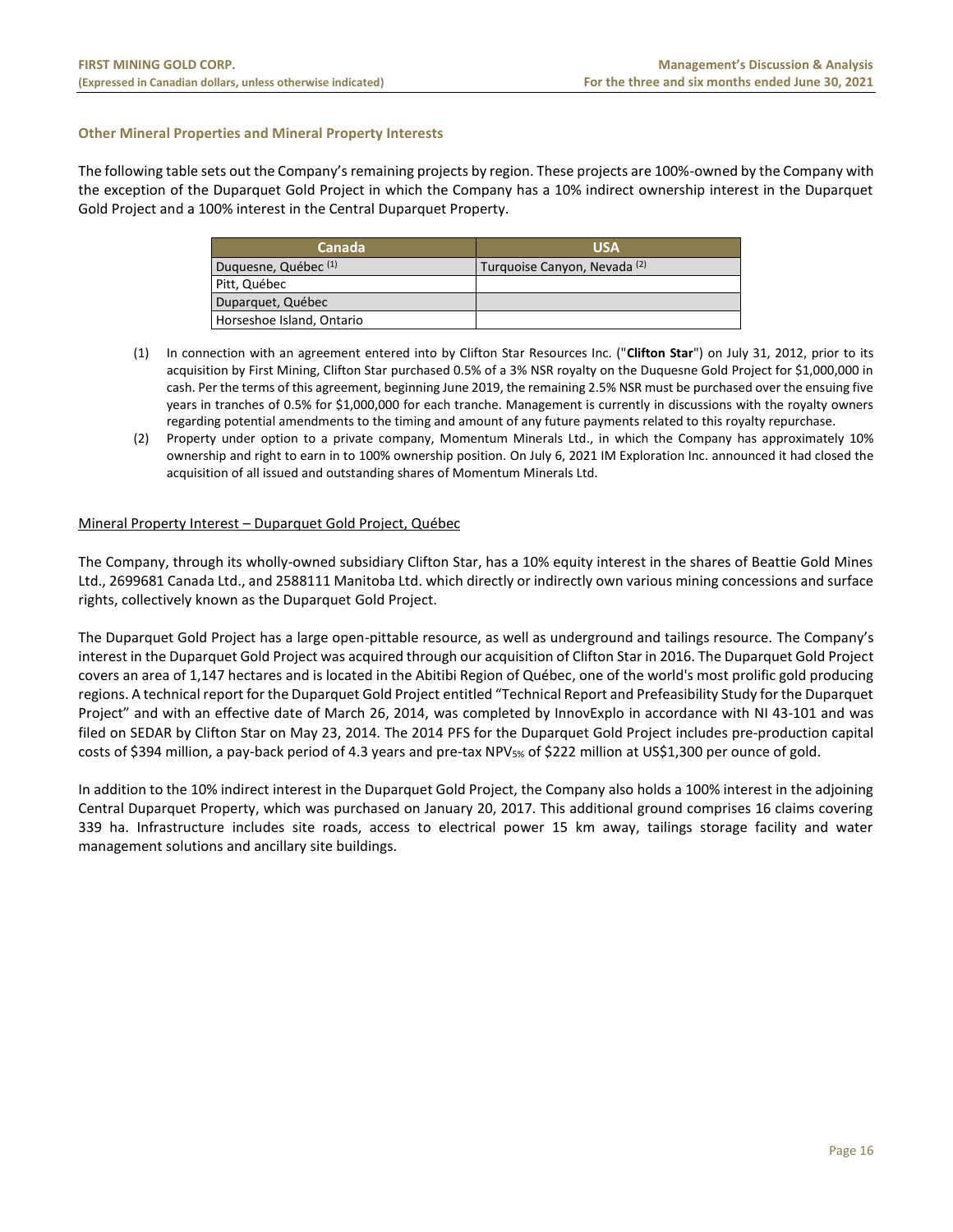# Québec Mineral Property Portfolio Locations



# NSRs owned by or available to First Mining

Through recent transactions, First Mining has created the following portfolio of twenty existing and potential NSR royalties on certain of our mineral properties and property interests. The Company is currently evaluating potential strategic opportunities available to enhance and optimize the value of the royalty portfolio.

| <b>Royalty</b>                        | <b>NSR Rate</b> | <b>Key Terms</b>                           |
|---------------------------------------|-----------------|--------------------------------------------|
| Pickle Crow (Ontario, Canada)         | 2.00%           | 1.00% buy-back for US\$2.5 million         |
| Hope Brook (Newfoundland, Canada)     | 1.50%           | 0.5% buy-back for \$2.0 million            |
| Goldlund (Ontario, Canada)            | 1.50%           | 0.5% buy-back for \$5.0 million            |
| Mexican Projects <sup>(1)</sup>       | 1.00%           | 1.00% buy-back for US\$1.0 million on each |
| (11 including Las Margaritas)         |                 | project                                    |
| Turquoise Canyon (Nevada, USA)        | 2.00%           | 1.00% buy-back for US\$1.0 million         |
| Joutel, Québec                        | 1.00%           | No buy-back option                         |
| Morris, Québec                        | 1.00%           | No buy-back option                         |
| Ronguen (Burkina Faso)                | 1.00%           | 1.00% buy-back for US\$1.0 million         |
| Pompoi (Burkina Faso)                 | 1.50%           | 1.50% buy-back for \$1.5 million           |
| Lac Virot Iron Ore (Labrador, Canada) | 2.00%           | 1.00% buy-back for \$1.0 million           |

(1) The Mexican projects NSRs include: Sonora - Miranda, Apache, Socorro, San Ricardo, Los Tamales, Puertecitos, Batacosa; Durango – Las Margaritas; Oaxaca – Geranio, Lachatao, El Roble.

Note that the Pickle Crow NSR in the above table will only be granted to us upon Auteco successfully completing its Stage 2 Earn-in. Similarly, the Hope Brook NSR in the above table will only be granted to us upon Big Ridge successfully completing its Stage 1 Earn-in. Neither of these two NSRs are in existence as of the date of this MD&A.

For further information on all of the Company's mineral properties, see the Company's AIF for the year ended December 31, 2020 which is available under the Company's SEDAR profile at [www.sedar.com,](http://www.sedar.com/) as an exhibit to the Company's Form 40-F on EDGAR a[t www.sec.gov.](http://www.sec.gov/)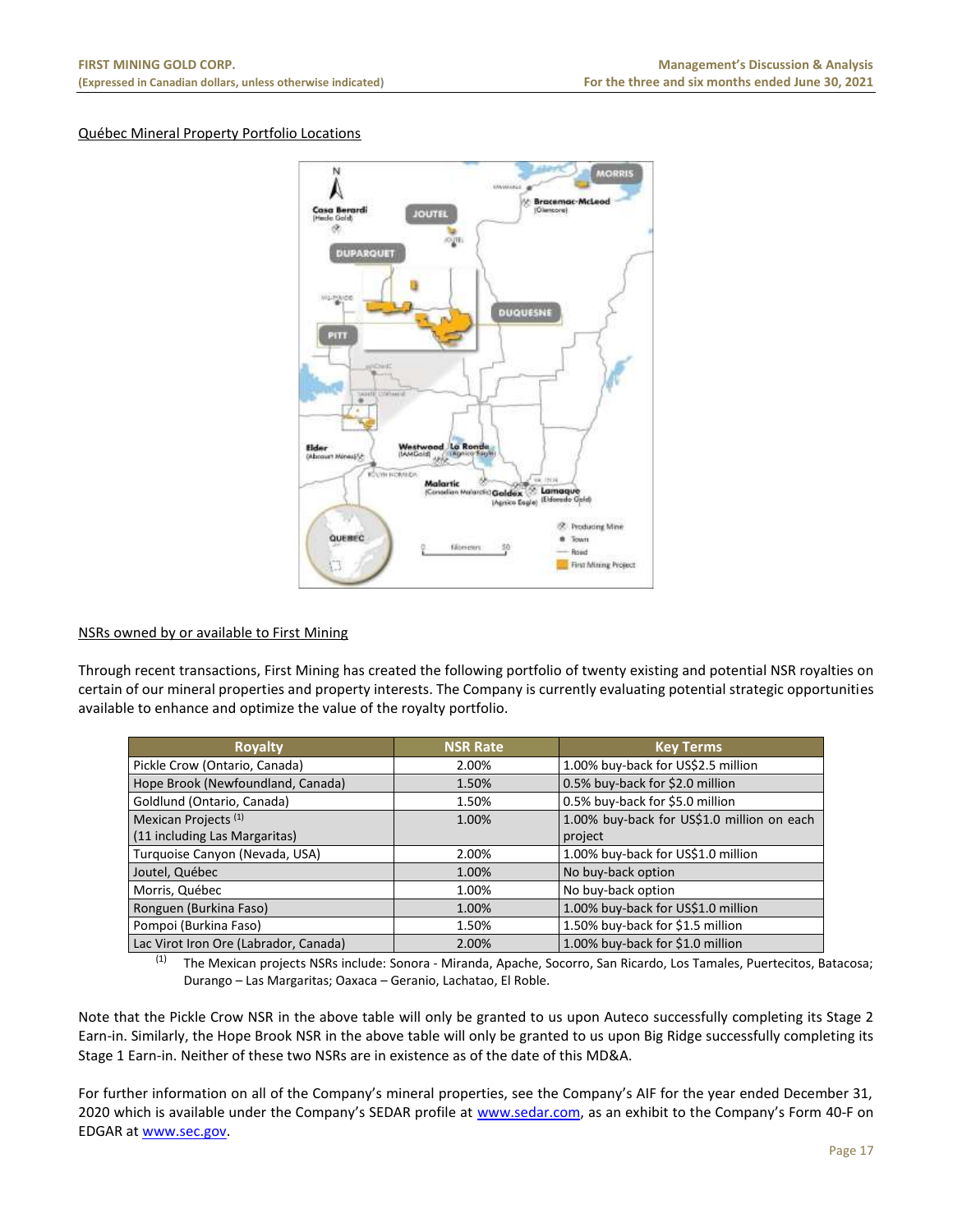# <span id="page-18-0"></span>**SELECTED QUARTERLY FINANCIAL INFORMATION**

| Financial Results (in \$000s Except for per Share Amounts): |    |                          |                |    |         |    |           |    |           |                |                     |          |         |          |
|-------------------------------------------------------------|----|--------------------------|----------------|----|---------|----|-----------|----|-----------|----------------|---------------------|----------|---------|----------|
|                                                             |    | 2021-02                  | 2021-Q1        |    | 2020-Q4 |    | 2020-Q3   |    | 2020-Q2   | 2020-Q1        |                     | 2019-Q4  |         | 2019-Q3  |
| Net Income (Loss)                                           | \$ | (1, 285)                 | Ś.<br>(33,001) | \$ | 530     | \$ | (12, 352) | \$ | (19, 531) | \$<br>(1, 462) | $\ddot{\mathsf{S}}$ | (2, 274) | $\zeta$ | (1,643)  |
| Impairment of non-                                          |    | $\overline{\phantom{a}}$ | 23,555         |    | $\sim$  |    | 2,372     |    | 22,498    |                |                     |          |         | 341      |
| current assets                                              |    |                          |                |    |         |    |           |    |           |                |                     |          |         |          |
| Total cash used in                                          |    |                          |                |    |         |    |           |    |           |                |                     |          |         |          |
| operating activities (2)                                    |    | (1,940)                  | (1,874)        |    | (725)   |    | (1,056)   |    | (1, 128)  | (1, 313)       |                     | (1,037)  |         | (1, 349) |
| <b>Basic and Diluted Net</b>                                |    |                          |                |    |         |    |           |    |           |                |                     |          |         |          |
| Income (Loss) Per Share                                     |    | (0.00)                   | (0.05)         |    | 0.00    |    | (0.02)    |    | (0.03)    | (0.00)         |                     | (0.00)   |         | (0.01)   |
| (in dollars) $(3)$                                          |    |                          |                |    |         |    |           |    |           |                |                     |          |         |          |
| Financial Position (in \$000s):                             |    |                          |                |    |         |    |           |    |           |                |                     |          |         |          |
| Cash and Cash                                               |    |                          |                |    |         |    |           |    |           |                |                     |          |         |          |
| Equivalents                                                 |    | 33,762                   | 39,174         |    | 28,901  |    | 32,477    |    | 6,475     | 10,497         |                     | 5,902    |         | 5,687    |
| Working Capital <sup>(1)</sup>                              |    | 34,898                   | 19,893         |    | 9,201   |    | 14,324    |    | 8,596     | 9,946          |                     | 5,780    |         | 8,360    |
| Investments                                                 |    | 20,450                   | 13,907         |    | 18,425  |    | 24,016    |    | 5,601     | 1,398          |                     | 1,775    |         | 3,503    |
| <b>Mineral Properties</b>                                   |    | 160,322                  | 186,761        |    | 179,429 |    | 168,188   |    | 159,630   | 256,532        |                     | 252,815  |         | 248,509  |
| <b>Investment in Treasury</b>                               |    |                          |                |    |         |    |           |    |           |                |                     |          |         |          |
| Metals Inc.                                                 |    | 16,236                   | 39,867         |    | 63,812  |    | 62,833    |    |           |                |                     |          |         |          |
| Investments in PC Gold<br>Inc.                              |    | 35,999                   |                |    |         |    |           |    |           |                |                     |          |         |          |
| Investment in Big Ridge                                     |    | 1,577                    |                |    |         |    |           |    |           |                |                     |          |         |          |
| Gold Corp.                                                  |    |                          |                |    |         |    |           |    |           |                |                     |          |         |          |
|                                                             |    |                          |                |    |         |    |           |    |           |                |                     |          |         |          |
| <b>Total Assets</b>                                         |    | 299,750                  | 287,856        |    | 301,213 |    | 296,343   |    | 258,044   | 276,776        |                     | 268,020  |         | 263,470  |
| <b>Total Non-Current</b><br>Liabilities                     | \$ | 31,855                   | 32,522         | \$ | 16,835  | \$ | 15,332    | \$ | 1,959     | \$<br>3,306    | \$                  | 3,139    | \$      |          |

(1) These are non-IFRS measures with no standardized meaning under IFRS. For further information and a detailed reconciliation, please refer to the section in this MD&A titled "Non-IFRS Measures".

(2) Per the consolidated statements of cash flows in each of the corresponding periods presented.

(3) The basic and diluted loss per share calculations result in the same amount due to the anti‐dilutive effect of outstanding stock options and warrants in all periods.

# **Key trends in the quarterly results are as follows:**

**Net loss -** quarter to quarter fluctuations are typically due to the timing of non-cash items. Share-based payments expense, which fluctuates due to the timing and number of stock option grants together with the associated fair value dollar amount calculated at the time of the grant, is one of the more common examples. In addition to non-recurring impairment charges which are required as and when facts dictate, the other key non-cash items are fair value movements on the Silver Stream derivative liability and certain investments based on underlying market prices at period end. As can be seen in the table above, the fluctuation in cash used in operating activities does not tend to vary nearly as much as net loss.

**Cash and cash equivalent –** fluctuations are principally due to the amount and timing of cash used to fund investing activities at the Company's mineral property portfolio, offset by the success of financings provided by private placements, public offerings, and the exercise of options and warrants to support such activities.

**Total assets –** quarterly changes are the direct result of fluctuations described above in cash and cash equivalents and investments in the current asset category, and due to mineral property expenditure additions and more recently the equity loss and impairments of investment in Treasury Metals, PC Gold and Big Ridge Gold, all of which are in the non-current asset category.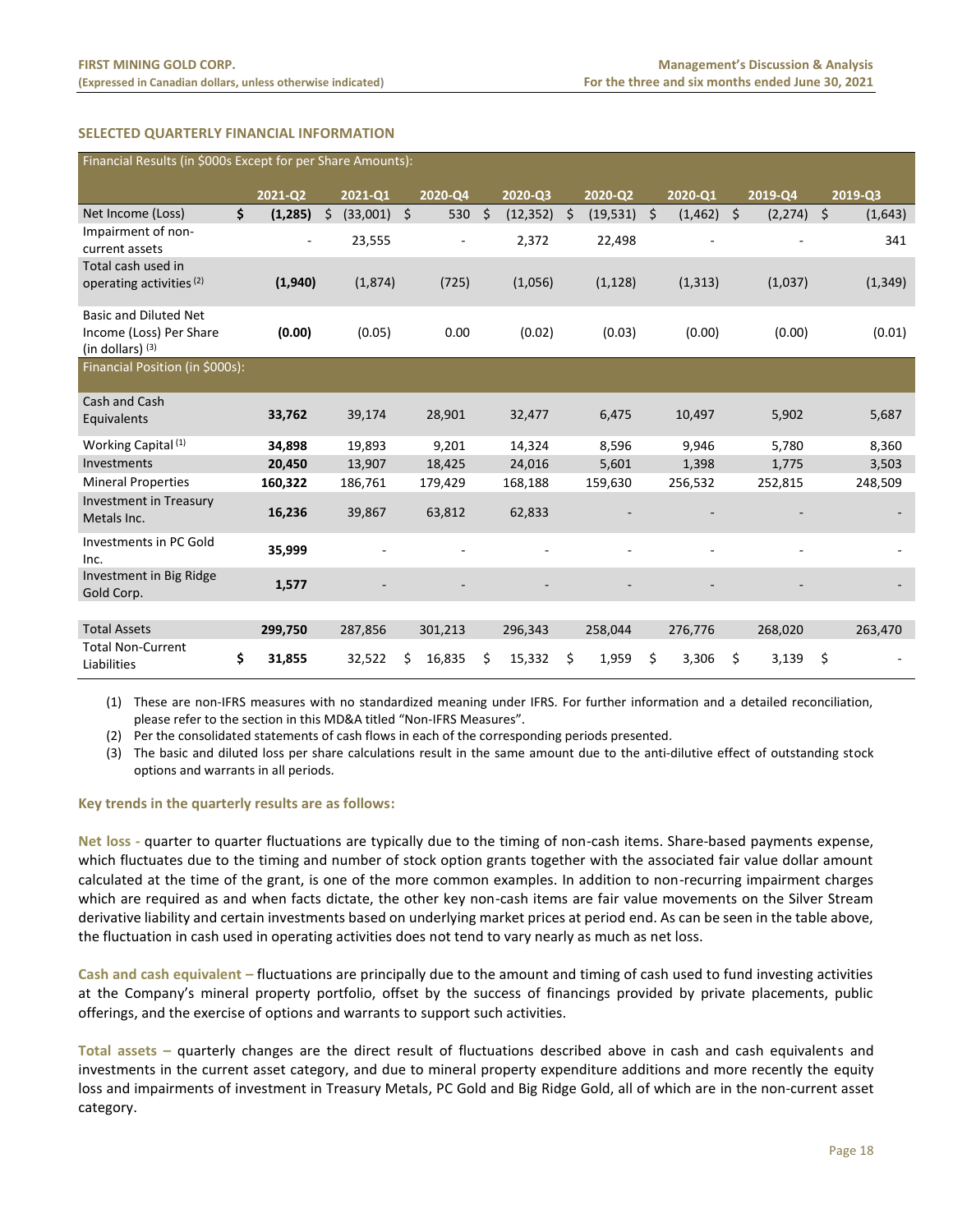**Non-current liabilities –** changes occur predominantly due to the Silver Stream derivative liability which is measured at fair value at each period end date.

# <span id="page-19-0"></span>**RESULTS OF CONTINUING OPERATIONS**

Unless otherwise stated, the following financial data was prepared on a basis consistent with IFRS and extracted from the Company's unaudited condensed interim consolidated financial statements:

# *Second Quarter 2021 Compared to Second Quarter 2020*

For the three months ended June 30, 2021, net loss for the period has decreased by \$18,248,000 compared to the three months ended June 30, 2020. The most significant components of this overall change are explained by the following:

| <b>Income Statement Category</b>                                         | <b>Variance between</b> |             | <b>Explanation</b>                                                                                                                                                                                                                                                                                                                                                               |  |  |  |
|--------------------------------------------------------------------------|-------------------------|-------------|----------------------------------------------------------------------------------------------------------------------------------------------------------------------------------------------------------------------------------------------------------------------------------------------------------------------------------------------------------------------------------|--|--|--|
|                                                                          | Periods - (Increase)    |             |                                                                                                                                                                                                                                                                                                                                                                                  |  |  |  |
|                                                                          | decrease                |             |                                                                                                                                                                                                                                                                                                                                                                                  |  |  |  |
| Loss from operational activities                                         |                         |             |                                                                                                                                                                                                                                                                                                                                                                                  |  |  |  |
| Investor relations<br>and<br>marketing                                   | \$                      | (713,000)   | Increase due to increases in marketing expenditures and                                                                                                                                                                                                                                                                                                                          |  |  |  |
| communications                                                           |                         |             | higher share-based payment expense allocation.                                                                                                                                                                                                                                                                                                                                   |  |  |  |
| Impairment of non-current assets<br>(non-cash)                           | \$                      | 22,498,000  | Relates to the impairment of the Goldlund mineral property in<br>the prior period which was based on the recoverable amount<br>per terms of the Share Purchase Agreement with Treasury<br>Metals.                                                                                                                                                                                |  |  |  |
| <b>Other items</b>                                                       |                         |             |                                                                                                                                                                                                                                                                                                                                                                                  |  |  |  |
| Gain on deconsolidation of subsidiary<br>(non-cash)                      | \$                      | 8,830,000   | Following completion of the Stage 1 earn-in by Auteco, First<br>Mining's percentage ownership of PC Gold was reduced from<br>100% to 49% which led to a loss of control and deconsolidation<br>of PC Gold. The resultant gain was calculated as the recognized<br>fair value/consideration received less PC Gold's net assets<br>derecognized from First Mining's balance sheet. |  |  |  |
| Change in fair value on Silver Stream<br>derivative liability (non-cash) | \$                      | (2,400,000) | Fair value loss on the silver stream derivative primarily the<br>result of changes to the silver price futures curve which was<br>marginally offset by changes to the estimated credit spread<br>since the prior period.                                                                                                                                                         |  |  |  |
| Investments fair value loss (non-cash)                                   | \$                      | 3,167,000   | Reduced fair value gain between periods primarily due to the<br>significant increase in the Auteco share price in the prior period<br>which was not consistent in the current period end.                                                                                                                                                                                        |  |  |  |
| Deferred income tax recovery (non-<br>cash)                              | \$                      | 1,385,000   | Prior period deferred income tax recovery resulting from the<br>reversal of tax expenses connected with the Goldlund mineral<br>property impairment following the Share Purchase Agreement<br>with Treasury Metals.                                                                                                                                                              |  |  |  |
|                                                                          |                         |             |                                                                                                                                                                                                                                                                                                                                                                                  |  |  |  |
| Net loss for the period                                                  | \$                      | 18,248,000  | Predominantly relates to the reduced impairment of non-<br>current assets and the recorded gain on deconsolidation of PC<br>Gold.                                                                                                                                                                                                                                                |  |  |  |
|                                                                          |                         |             |                                                                                                                                                                                                                                                                                                                                                                                  |  |  |  |
| Other comprehensive income (loss)                                        |                         |             |                                                                                                                                                                                                                                                                                                                                                                                  |  |  |  |
| Investments fair value gain (non-cash)                                   | \$                      | 1,995,000   | The fair value gains on marketable securities recorded through<br>OCI were higher than the prior period.                                                                                                                                                                                                                                                                         |  |  |  |
| Net loss and comprehensive income                                        | \$                      | 20,586,000  | Predominantly relates to the reduced impairment of non-                                                                                                                                                                                                                                                                                                                          |  |  |  |
|                                                                          |                         |             | current assets and the recorded gain on deconsolidation of PC<br>Gold.                                                                                                                                                                                                                                                                                                           |  |  |  |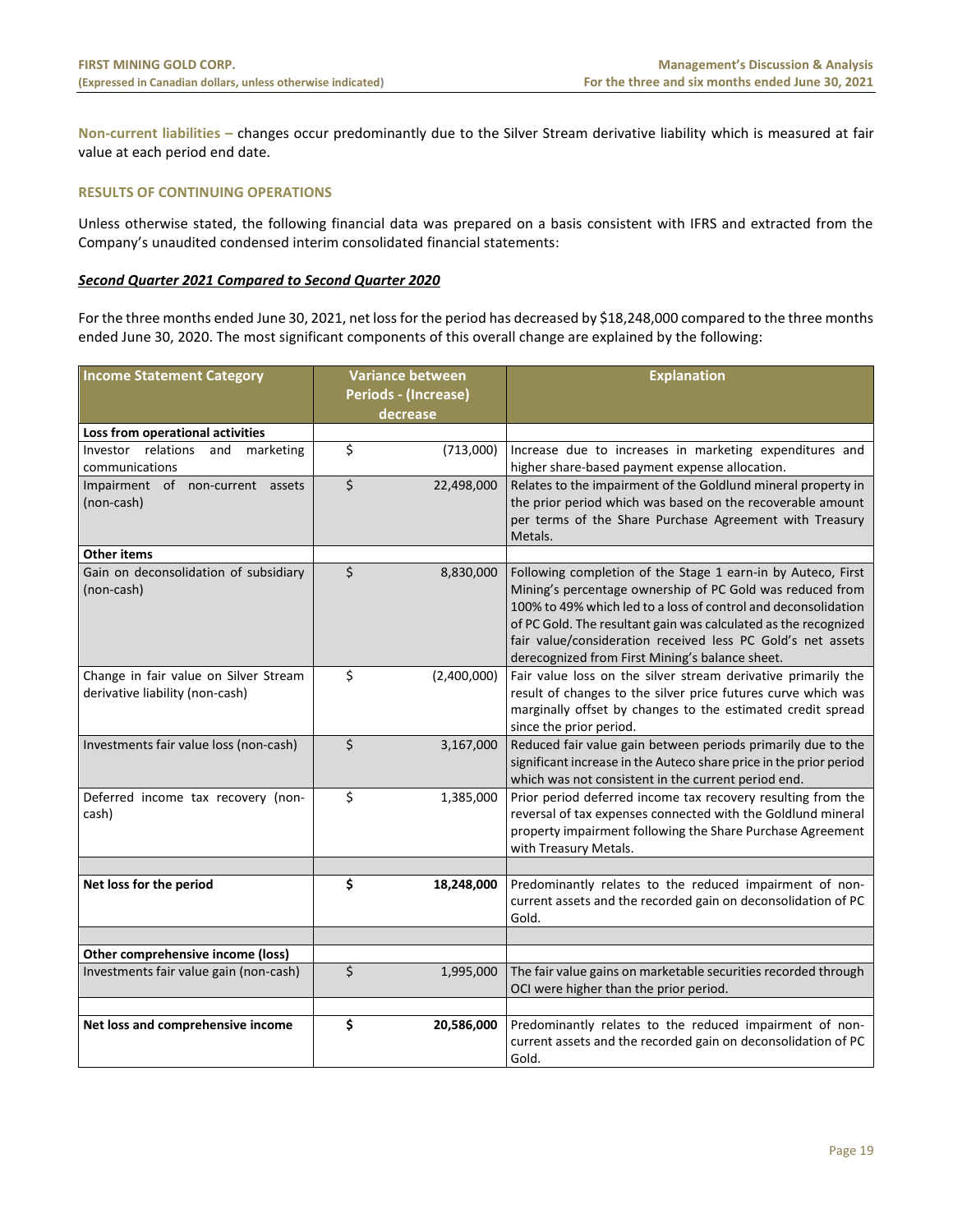# *Two Quarters ended 2021 Compared to Two Quarters ended 2020*

For the six months ended June 30, 2021, net loss for the period has increased by \$13,293,000 compared to the six months ended June 30, 2020. The most significant components of this overall change are explained by the following:

<span id="page-20-0"></span>

| <b>Income Statement Category</b>                                                 | <b>Variance between</b>          |                | <b>Explanation</b>                                                                                                                                                                                                                                                                                                                                                               |  |  |  |
|----------------------------------------------------------------------------------|----------------------------------|----------------|----------------------------------------------------------------------------------------------------------------------------------------------------------------------------------------------------------------------------------------------------------------------------------------------------------------------------------------------------------------------------------|--|--|--|
|                                                                                  | Periods - (Increase)<br>decrease |                |                                                                                                                                                                                                                                                                                                                                                                                  |  |  |  |
| Loss from operational activities                                                 |                                  |                |                                                                                                                                                                                                                                                                                                                                                                                  |  |  |  |
| General and administration                                                       | \$                               | (617,000)      | Increase is primarily due to higher share-based payment<br>expense as a result of the number of grants and fair value of<br>grants being higher when compared to the prior year. In<br>addition, professional fees were higher due to the increased<br>legal expenditures associated with corporate transactional<br>activities.                                                 |  |  |  |
| relations<br>Investor<br>and<br>marketing<br>communications                      | \$                               | (887,000)      | Increase due to increases in marketing expenditures and<br>higher share-based payment expense allocation.                                                                                                                                                                                                                                                                        |  |  |  |
| Impairment of non-current assets<br>(non-cash)                                   | \$                               | (1,057,000)    | Relates to the comparative increase in the impairment<br>recorded for the reduction in the equity accounted interest of<br>Treasury metals (\$23,555,000) when compared with the prior<br>period write-down of the Goldlund mineral property which<br>was based on the recoverable amount per terms of the Share<br>Purchase Agreement with Treasury Metals (\$22,498,000).      |  |  |  |
| <b>Other items</b>                                                               |                                  |                |                                                                                                                                                                                                                                                                                                                                                                                  |  |  |  |
| Gain on deconsolidation of subsidiary<br>(non-cash)                              | \$                               | 8,830,000      | Following completion of the Stage 1 earn-in by Auteco, First<br>Mining's percentage ownership of PC Gold was reduced from<br>100% to 49% which led to a loss of control and deconsolidation<br>of PC Gold. The resultant gain was calculated as the recognized<br>fair value/consideration received less PC Gold's net assets<br>derecognized from First Mining's balance sheet. |  |  |  |
| Change in fair value on Silver Stream<br>derivative liability (non-cash)         | \$                               | (8,403,000)    | Fair value loss on the silver stream derivative primarily the<br>result of decreases in the estimated credit spread since the<br>prior period and the result of changes to the silver price futures<br>curve at period end.                                                                                                                                                      |  |  |  |
| Deferred income tax recovery (non-<br>cash)                                      | \$                               | 1,318,000      | Prior period deferred income tax recovery resulting from the<br>reversal of tax expenses connected with the Goldlund mineral<br>property impairment following the Share Purchase Agreement<br>with Treasury Metals.                                                                                                                                                              |  |  |  |
| Equity loss from investment in Treasury<br>Metals, PC Gold, Big Ridge (non-cash) | \$                               | (5,688,000)    | Reflects the current year estimated equity loss pick-up for<br>accounting purposes on the Company's equity investments<br>Treasury Metals, PC Gold and Big Ridge Gold, and any amounts<br>recorded for associated losses on dilution in the period.                                                                                                                              |  |  |  |
| Net loss for the period                                                          | \$                               | (13, 293, 000) | Predominantly relates to the recorded gain on deconsolidation<br>of PC Gold which was partially offset by fair value losses on the<br>Silver Stream derivative liability.                                                                                                                                                                                                        |  |  |  |
|                                                                                  |                                  |                |                                                                                                                                                                                                                                                                                                                                                                                  |  |  |  |
| Other comprehensive income (loss)<br>Investments fair value gain (non-cash)      | \$                               |                | The fair value gains on marketable securities recorded through                                                                                                                                                                                                                                                                                                                   |  |  |  |
|                                                                                  |                                  | 2,721,000      | OCI were higher than the prior period.                                                                                                                                                                                                                                                                                                                                           |  |  |  |
| Mineral property investments fair<br>value loss (non-cash)                       | \$                               | (1,346,000)    | The fair value loss on mineral property investments recorded<br>through OCI was higher than the prior period.                                                                                                                                                                                                                                                                    |  |  |  |
| Net loss and comprehensive loss                                                  | \$                               | (11, 334, 000) | Predominantly relates to the recorded gain on deconsolidation<br>of PC Gold which was partially offset by fair value losses on the<br>Silver Stream derivative liability.                                                                                                                                                                                                        |  |  |  |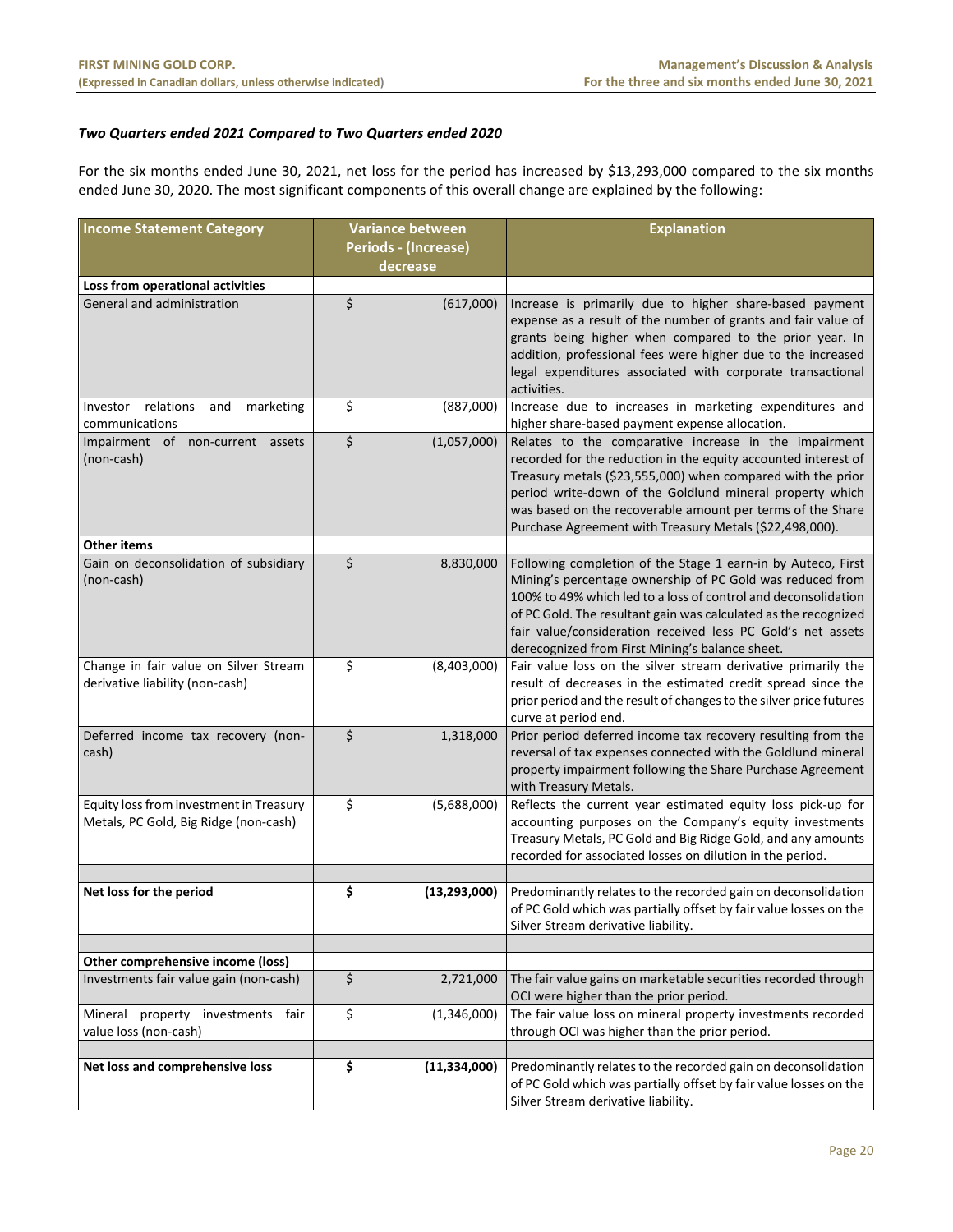# **FINANCIAL CONDITION, LIQUIDITY AND CAPITAL RESOURCES**

| (in \$000s)                                |    | Six months ended June 30, |     |          |  |
|--------------------------------------------|----|---------------------------|-----|----------|--|
|                                            |    | 2021                      |     | 2020     |  |
| <b>CASH PROVIDED BY (USED IN)</b>          |    |                           |     |          |  |
| Operating activities                       | \$ | (3,814)                   | -\$ | (2, 441) |  |
| Investing activities                       |    | 3,964                     |     | (6, 263) |  |
| Financing activities                       |    | 4,875                     |     | 9,327    |  |
| Foreign exchange effect on cash            |    | (165)                     |     |          |  |
| <b>CHANGE IN CASH AND CASH EQUIVALENTS</b> |    | 4,861                     |     | 625      |  |
| Working capital <sup>(1)</sup>             |    | 34,898                    |     | 9,946    |  |
| Cash and cash equivalents, beginning       |    | 28,901                    |     | 5,902    |  |
| Cash and cash equivalents, ending          | Ś  | 33,762                    |     | 6,527    |  |

 $<sup>(1)</sup>$  Working capital is a non-IFRS measurement with no standardized meaning under IFRS and may not be comparable to similar</sup> financial measures presented by other issuers. For further information and a detailed reconciliation, please see the section "*Non-IFRS Measures – Working Capital*".

Key reasons for variances from June 30, 2020 to June 30, 2021:

- The increase of \$4,861,000 in cash and cash equivalents was primarily due to cash proceeds from the sale of First Majestic shares and cash received from First Majestic under the terms of the Silver Purchase Agreement, offset by cash used in operating and other investing activities;
- Cash used in operating activities is comparable between the second quarter 2021 and second quarter 2020;
- Cash provided by investing activities increased due to the proceeds from the sale of the First Majestic shares which were received in July 2020;
- Cash provided by financing activities decreased due to the prior period private placement;
- Working capital increased due to the increase in cash and cash equivalents as discussed above and a decrease in the obligation to distribute investments as a result of the reduced fair value of Treasury Metals shares and warrants.

# **Trends in Liquidity, Working Capital, and Capital Resources**

As at June 30, 2021, the Company had working capital of \$26,303,000 (December 31, 2020 – \$9,201,000). The Company has no history of revenues from its operating activities. The Company is not in commercial production on any of its mineral properties and accordingly does not generate cash from operations. During the six months ended June 30, 2021, the Company had negative cash flow from operating activities. The Company anticipates it will have negative cash flow from operating activities in future periods for the foreseeable future.

The Company has, in the past and during the year ended December 31, 2020, financed its activities by raising capital through issuances of new shares, other means such as the Silver Stream upfront proceeds and/or sales of its investments in other companies. In addition to adjusting spending, disposing of assets and seeking other non-equity sources of financing, the Company remains reliant on equity markets for raising capital until it can generate positive cash flow from operations to finance its exploration and development programs.

The Company believes it has sufficient cash resources to maintain its mineral properties in good standing for the next twelve months.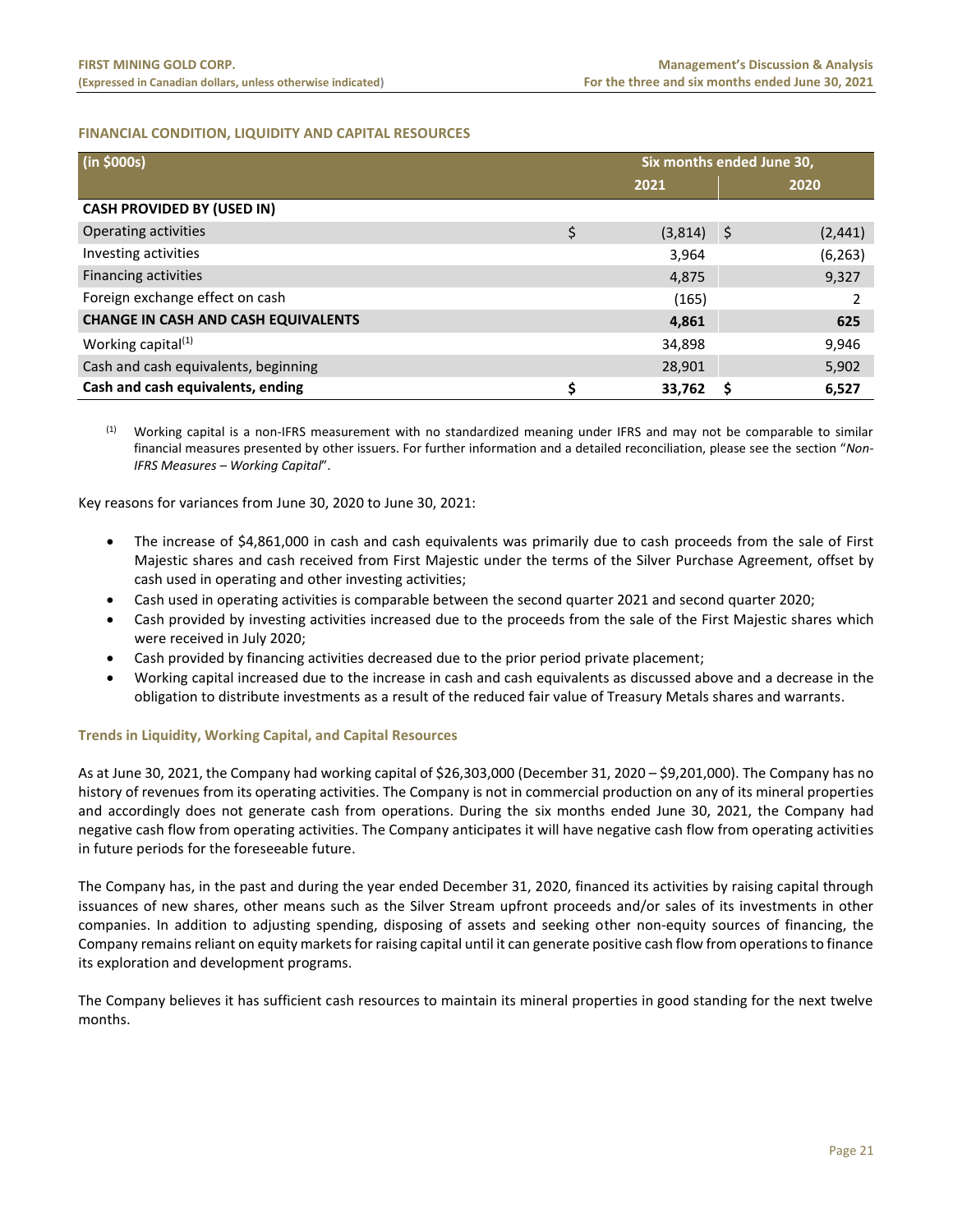# **OUTLOOK**

We remain focused on advancing the Company's strategic objectives and near-term milestones, which include the following:

- Advancing the Springpole EA processes which includes a focus on community, indigenous rightsholder and stakeholder consultations.
- Springpole technical studies, including metallurgical work, geotechnical optimization and further process optimization following the release and publication of the PFS.
- Springpole exploration drilling to identify and follow-up on regional targets.
- Cameron drill program (36 holes, 4,100 m) to extend local understanding and identify new targets.
- Evaluating our mineral properties in Québec and potential for partnership opportunities.
- Maintaining a strong balance sheet and cash position to fund investing activities consistent with First Mining's business strategy.
- Providing support as needed to partnership projects (Pickle Crow, Goldlund-Goliath, Hope Brook) which will continue to enable the Company to surface value from these direct and indirect interests.
- Establishing and initiating an environmental, social and governance ("**ESG**") reporting framework in 2021.

# <span id="page-22-0"></span>**FINANCIAL INSTRUMENTS**

All financial instruments are required to be measured at fair value on initial recognition. Fair value is based on quoted market prices unless the financial instruments are not traded in an active market. In this case, the fair value is determined by using valuation techniques like the Black-Scholes option pricing model or other valuation techniques. Measurement in subsequent periods depends on the classification of the financial instrument. A description of the Company's financial instruments and their fair value is included in the audited consolidated financial statements for the year ended December 31, 2020, filed on SEDAR at www.sedar.com.

In the normal course of business, the Company is inherently exposed to certain financial risks, including market risk, credit risk and liquidity risk, through the use of financial instruments. The timeframe and the manner in which we manage these risks varies based upon our assessment of these risks and available alternatives for mitigation. We do not acquire or issue derivative financial instruments for trading or speculative purposes. All transactions undertaken are to support our operations.

#### <span id="page-22-1"></span>**RELATED PARTY TRANSACTIONS**

Amounts paid to related parties were incurred in the normal course of business and measured at the amount agreed upon by the transacting parties and on terms and conditions similar to non-related parties. There were no transactions with related parties outside of the ordinary course of business during the period ended June 30, 2021.

# <span id="page-22-2"></span>**OFF-BALANCE SHEET ARRANGEMENTS**

The Company has no off-balance sheet arrangements that have, or are reasonably likely to have, a current or future effect on the results of operations or financial condition of the Company including, without limitation, such considerations as liquidity and capital resources.

#### **FINANCIAL LIABILITIES AND COMMITMENTS**

The Company's financial liabilities as at June 30, 2021 are summarized as follows:

<span id="page-22-3"></span>

| (in \$000s)                              | <b>Carrying</b><br><b>Amount</b> | <b>Contractual</b><br><b>Amount</b> | Less than 1<br>year | $1 - 3$<br>vears         | $4 - 5$<br>vears | After 5<br>vears |
|------------------------------------------|----------------------------------|-------------------------------------|---------------------|--------------------------|------------------|------------------|
| Accounts payable and accrued liabilities | 1,428                            | 1,428                               | 1,428               | $\overline{\phantom{a}}$ | -                |                  |
| Obligation to distribute investments     | 23.074                           | 23.074                              | 23.074              | -                        |                  |                  |
| Lease liability                          | 499                              | 596                                 | 164                 | 334                      | 98               |                  |
| <b>Total</b>                             | 25,001                           | 25,098                              | 24,666              | 334                      | 98               |                  |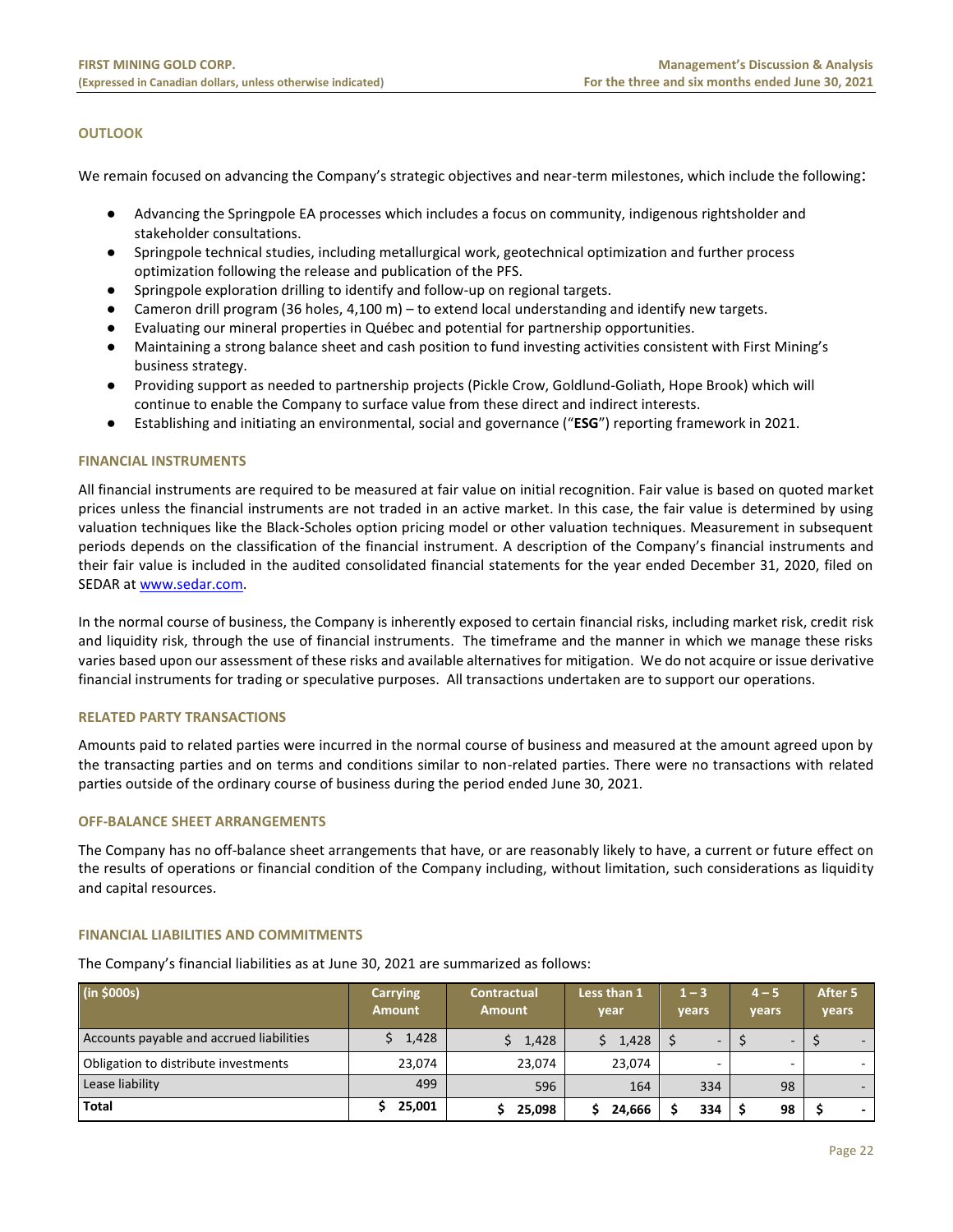# **NON-IFRS MEASURES**

Alternative performance measures in this document such as "cash cost", "AISC" and "AIC" are furnished to provide additional information. These non-IFRS performance measures are included in this MD&A because these statistics are used as key performance measures that management uses to monitor and assess future performance of the Springpole Gold Project, and to plan and assess the overall effectiveness and efficiency of mining operations.

Certain Non-IFRS financial measures used in this MD&A and common to the gold mining industry are defined below.

*Total Cash Costs and Total Cash Costs per Gold Ounce –* Total Cash Costs are reflective of the cost of production. Total Cash Costs reported in the PFS include mining costs, processing, water & waste management costs, on-site general & administrative costs, treatment & refining costs, royalties and silver stream credits. Total Cash Costs per Ounce is calculated as Total Cash Costs divided by total LOM payable gold ounces.

*All-in Sustaining Costs ("AISC") and AISC per Gold Ounce – A*ISC is reflective of all of the expenditures that are required to produce an ounce of gold from operations. AISC reported in the PFS includes Total Cash Costs, sustaining capital and closure costs. AISC per Ounce is calculated as AISC divided by total LOM payable gold ounces.

In addition, the Company has included non-IFRS measures in the annual and quarterly info tables above. Working capital is calculated as Current Assets less Current Liabilities. The Company believes that these measures provide investors with an improved ability to evaluate the performance of the Company.

Non-IFRS measures do not have any standardized meaning prescribed under IFRS. Therefore, such measures may not be comparable to similar measures employed by other companies. The data is intended to provide additional information and should not be considered in isolation or as a substitute for measures of performance prepared in accordance with IFRS.

# <span id="page-23-0"></span>**ACCOUNTING POLICIES**

The Company's significant accounting policies are in accordance with IFRS and are contained in the audited consolidated financial statements for the year ended December 31, 2020. There were no changes in the Company's accounting policies during the 2021 financial year to date.

# <span id="page-23-1"></span>**CRITICAL ACCOUNTING ESTIMATES**

The preparation of the consolidated financial statements in conformity with IFRS requires management to make judgments, estimates and assumptions which affect the reported amounts of assets and liabilities, the disclosure of contingent assets and liabilities at the date of the consolidated financial statements and the reported amounts of revenues and expenses during the reporting period. Estimates are based on historical experience and other factors considered to be reasonable and are reviewed on an ongoing basis. Revisions to estimates and the resulting effects on the carrying amounts of the Company's assets and liabilities are accounted for prospectively.

Estimation uncertainties are described in the Company's audited consolidated annual financial statements for the financial year ended December 31, 2020.

# <span id="page-23-2"></span>**CRITICAL ACCOUNTING JUDGMENTS**

The preparation of financial statements requires management to exercise judgment in the process of applying its accounting policies. Judgments are regularly evaluated and are based on management's experience and other factors, including expectations about future events that are believed to be reasonable under the circumstances. In preparing the Company's unaudited condensed interim consolidated financial statements for the three and six months ended June 30, 2021, the Company used the same accounting policies and methods of computation as in the Company's audited consolidated annual financial statements for the financial year ended December 31, 2020. The following section discusses significant accounting policy judgments which have been made in connection with the condensed interim consolidated financial statements for the three and six months period ended June 30, 2021: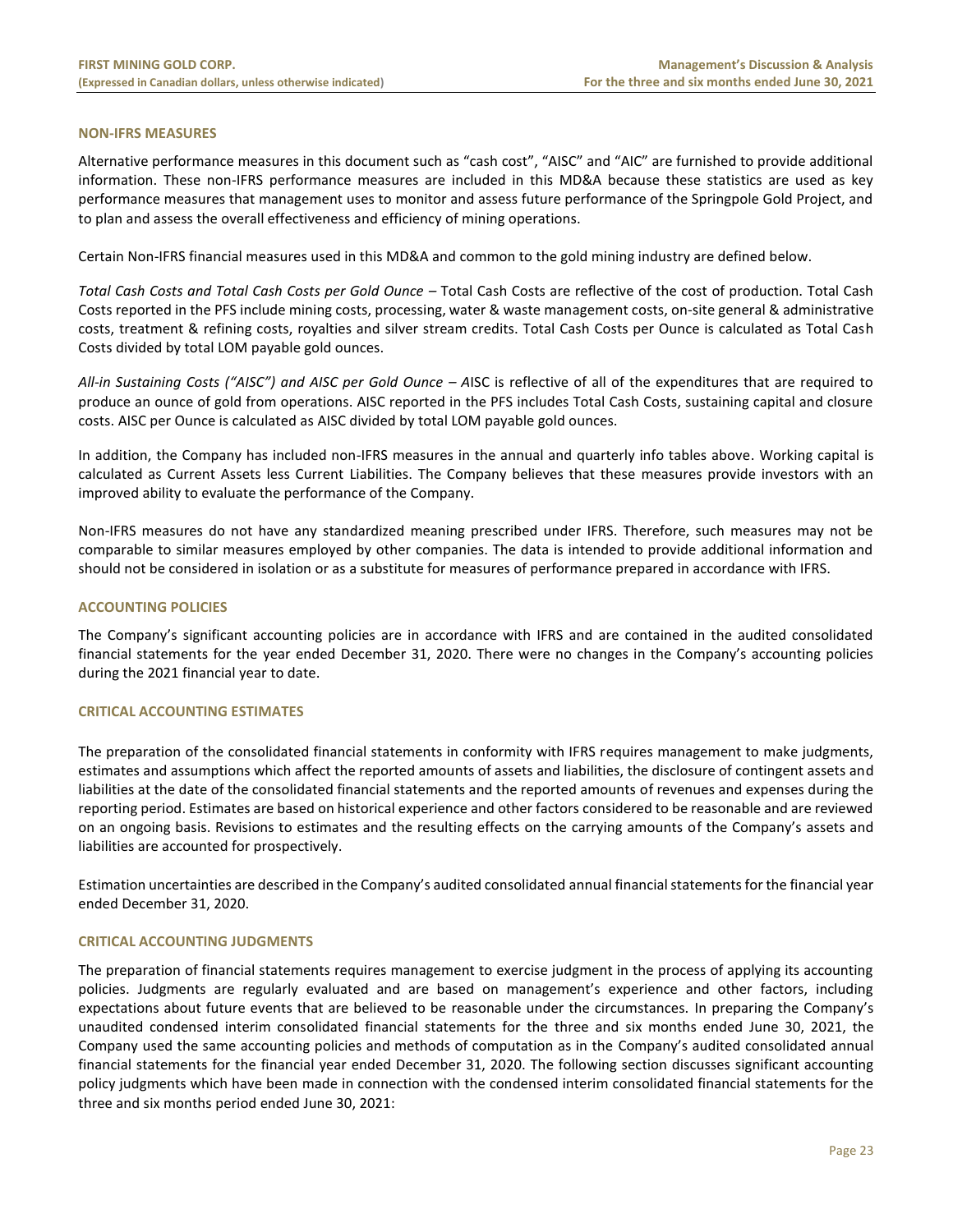# Mineral Property Impairment Indicators

In accordance with the Company's accounting policy for mineral properties, exploration and evaluation expenditures on mineral properties are capitalized. There is no certainty that the expenditures made by the Company in the exploration of its property interests will result in discoveries of commercial quantities of minerals. The Company applies judgment to determine whether indicators of impairment exist for these capitalized costs.

Management uses several criteria in making this assessment, including the period for which the Company has the right to explore, expected renewals of exploration rights, whether substantive expenditures on further exploration and evaluation of mineral properties are budgeted, and evaluation of the results of exploration and evaluation activities up to the reporting date.

# Impairment of Investment in Associates

With respect to its investments in Treasury Metals, PC Gold and Big Ridge Gold, which are accounted for using the equity method, the Company is required to make estimates and judgments about future events and circumstances and whether the carrying amount of the asset exceeds its recoverable amount. Recoverability of each investment depends on various factors, including the identification of economic recoverability of reserves at the respective exploration properties, the ability for each company to obtain the necessary financing to complete the development, and future profitable production or proceeds from the disposition of the underlying company shares themselves. The publicly quoted share price of each company, where applicable, is also a source of objective evidence about the recoverable amount of the equity investment.

# <span id="page-24-0"></span>**ACCOUNTING STANDARDS ISSUED BUT NOT YET APPLIED**

There are no IFRS or International Financial Reporting Interpretations Committee interpretations that are not yet effective that would be expected to have a material impact on the Company's consolidated financial statements.

# <span id="page-24-1"></span>**RISKS AND UNCERTAINTIES**

The Company is subject to a number of risks and uncertainties, each of which could have an adverse effect on its business operations or financial results. Some of these risks and uncertainties are detailed below. For a comprehensive list of the Company's risks and uncertainties, see the Company's AIF for the year ended December 31, 2020 under the heading "Risks that can affect our business", which is available under our SEDAR profile at [www.sedar.com,](http://www.sedar.com/) and on EDGAR as an exhibit to Form 40-F.

# **Risks related to Financial Instruments**

The Company thoroughly examines the various financial instruments and risks to which it is exposed and assesses the impact and likelihood of those risks. These risks include market risk (including equity price risk, foreign currency risk, interest rate risk and commodity price risk), credit risk, liquidity risk, and capital risk. Where material, these risks are reviewed and monitored by the Board.

The Board has overall responsibility for the determination of the Company's risk management objectives and policies. The overall objective of the Board is to set policies that seek to reduce risk as much as possible without unduly affecting the Company's competitiveness and flexibility.

# a) Market Risk

Market risk is the risk that the fair value of future cash flows of a financial instrument will fluctuate due to changes in market prices. Market risk includes equity price risk, foreign currency risk, interest rate risk and commodity price risk.

# *Equity Price Risk*

The Company is exposed to equity price risk as a result of holding investments in equity securities of several other mineral property related companies.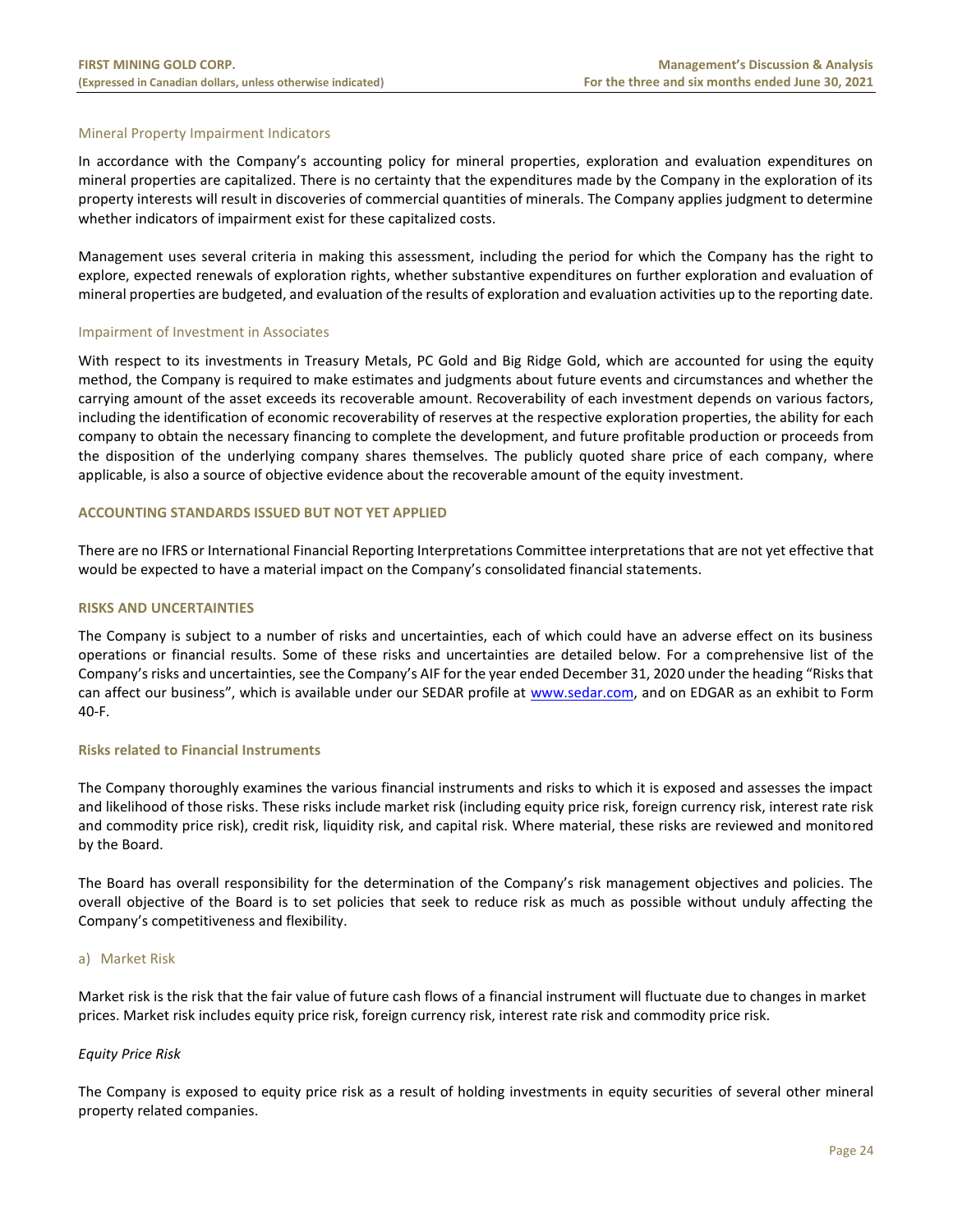If the fair value of our investments in equity instruments designated as FVTPL had been 10% higher or lower as at June 30, 2021, net loss for the three months ended June 30, 2021 would have decreased or increased, respectively, by approximately \$1,700,000 (2020 – \$80,000. If the fair value of our investments in equity instruments designated as FVTOCI had been 10% higher or lower as at June 30, 2021, other comprehensive income (loss) for the six months ended June 30, 2021 would have decreased or increased, respectively, by approximately \$550,000 (2020 – \$713,000).

# *Foreign Currency Risk*

The Company is exposed to financial risk related to the fluctuation of foreign exchange rates. As at June 30, 2021, the Company was exposed to currency risk on the following financial instruments denominated in US\$: Cash and cash equivalents (\$2,700,000) and the Silver Stream derivative liability (\$25,391,000), for a net liability exposure of \$22,691,000. The sensitivity of the Company's net loss due to changes in the exchange rate between the US\$ against the Canadian dollar is therefore \$2,269,000 Canadian dollar equivalents based on a 10% change in currency exchange rates.

# *Interest Rate Risk*

Interest rate risk is the risk that future cash flows will fluctuate as a result of changes in market interest rates. The Company does not have any borrowings that are subject to fluctuations in market interest rates. Interest rate risk is limited to potential decreases on the interest rate offered on cash and cash equivalents held with chartered Canadian financial institutions. The Company manages its interest rate risk by maximizing the interest income earned on excess funds while maintaining the necessary liquidity to conduct its day-to-day operations. The Company considers this risk to be immaterial.

# *Commodity price risk*

The Company is subject to commodity price risk from fluctuations in the market prices for gold and silver. Commodity price risks are affected by many factors that are outside the Company's control including global or regional consumption patterns, the supply of and demand for metals, speculative activities, the availability and costs of metal substitutes, inflation, and political and economic conditions. The financial instrument impacted by commodity prices is the Silver Stream derivative liability.

# b) Credit Risk

Credit risk is the risk of financial loss to the Company if a counterparty to a financial instrument fails to meet its contractual obligations. Financial instruments which are potentially subject to credit risk for the Company consist primarily of cash and cash equivalents, accounts and other receivables, and the reclamation deposit. The Company considers credit risk with respect to its cash and cash equivalents to be immaterial as cash and cash equivalents are mainly held through high credit quality major Canadian financial institutions as determined by ratings agencies. As a result, the Company does not anticipate any credit losses.

# c) Liquidity Risk

Liquidity risk is the risk that the Company will not be able to meet its financial obligations as they become due. The Company's policy is to ensure that it will have sufficient cash to allow it to meet its liabilities when they become due, under both normal and stressed conditions, without incurring unacceptable losses or risking damage to the Company's reputation. The Company manages its liquidity risk by preparing annual estimates of exploration and administrative expenditures and monitoring actual expenditures compared to the estimates to ensure that there is sufficient capital on hand to meet ongoing obligations.

See the section of this MD&A entitled "Financial Liabilities and Commitments" for a summary of the maturities of the Company's financial liabilities as at June 30, 2021 based on the undiscounted contractual cash flows.

As at June 30, 2021, the Company had cash and cash equivalents of \$33,762,000 (December 31, 2020 – \$28,901,000).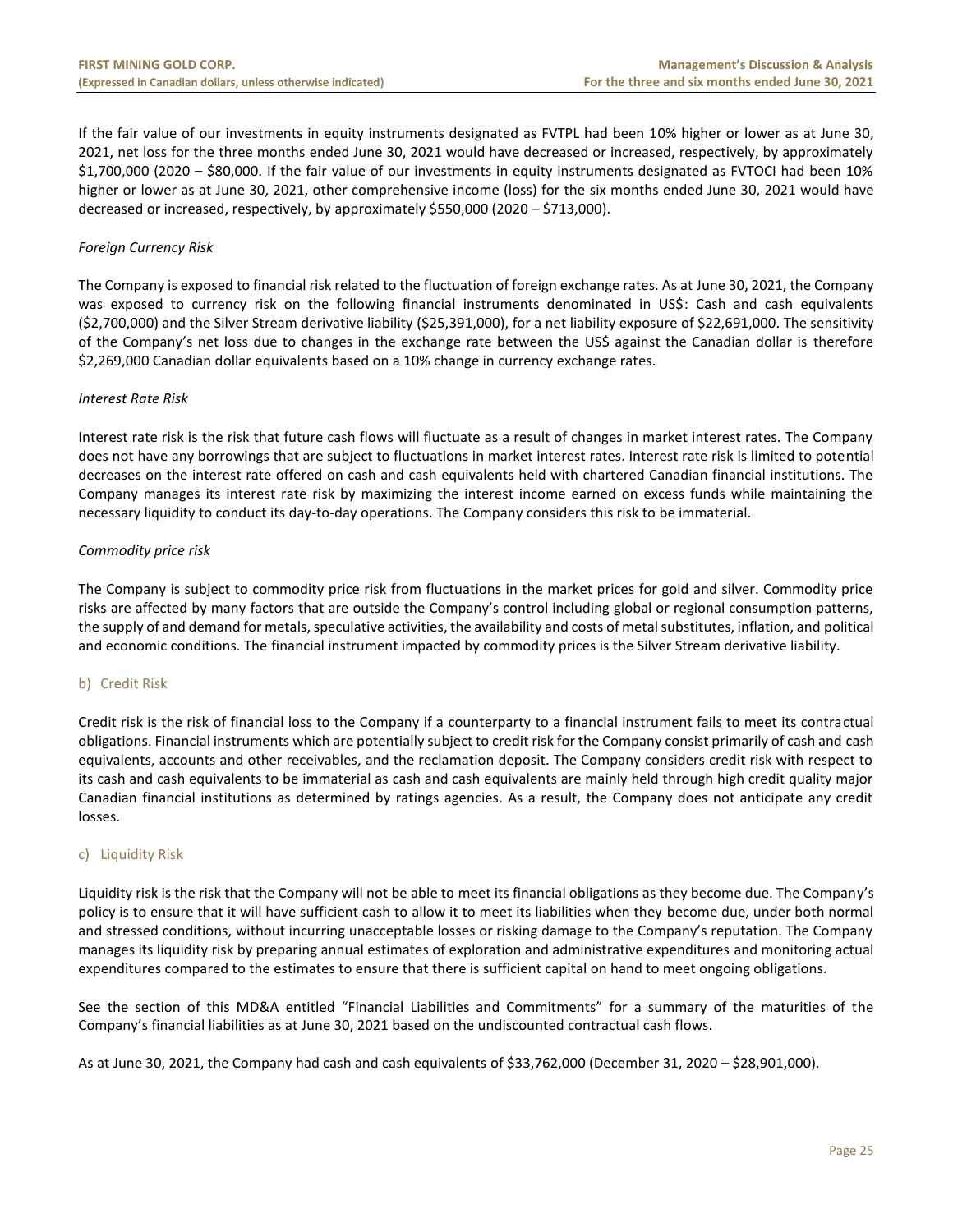# d) Capital Risk Management

The Company's objectives when managing capital are to safeguard the Company's ability to continue as a going concern in order to pursue the exploration and retention of its mineral properties. The Company has historically demonstrated the ability to raise new capital through equity issuances and/or through surplus cash as part of its acquisitions. In the management of capital, the Company includes the components of shareholders' equity as well as cash. The Company prepares annual estimates of exploration and administrative expenditures and monitors actual expenditures compared to the estimates to ensure that there is sufficient capital on hand to meet ongoing obligations.

# **Other Risk Factors**

# **Financing Risks**

The Company has finite financial resources, has no current source of operating cash flow and has no assurance that additional funding will be available to it for its future activities, including exploration or development of mineral projects. Such further activities may be dependent upon the Company's ability to obtain financing through equity or debt financing or other means. Failure to obtain additional financing could result in delay or indefinite postponement of exploration and development of the Company's existing mineral projects and could result in the loss of one or more of its properties.

# **Exploration and Development Risks**

The exploration for and development of minerals involves significant risks, which even a combination of careful evaluation, experience and knowledge may not eliminate. These risks include:

- few properties that are explored are ultimately developed into producing mines;
- there can be no guarantee that the estimates of quantities and qualities of minerals disclosed will be economically recoverable;
- with all mining operations there is uncertainty and, therefore, risk associated with operating parameters and costs resulting from the scaling up of extraction methods tested in pilot conditions; and
- mineral exploration is speculative in nature and there can be no assurance that any minerals discovered will result in an increase in our resource base.

Exploration and development of mineral properties is capital intensive and unsuccessful exploration or development programs could have a material adverse impact on the Company's operations and financial condition.

# **Global Financial Conditions**

Global financial conditions have, at various times in the past and may, in the future, experience extreme volatility. Many industries, including the mining industry, are impacted by volatile market conditions. Global financial conditions may be subject to sudden and rapid destabilizations in response to economic shocks or other events, such as developments concerning COVID-19. A slowdown in the financial markets or other economic conditions, including but not limited to consumer spending, employment rates, business conditions, inflation, fluctuations in fuel and energy costs, consumer debt levels, lack of available credit, the state of the financial markets, interest rates and tax rates, may adversely affect the Company's growth and financial condition. Future economic shocks may be precipitated by a number of causes, including government debt levels, fluctuations in the price of oil and other commodities, volatility of metal prices, geopolitical instability, changes in laws or governments, war, terrorism, the volatility of currency exchanges, inflation or deflation, the devaluation and volatility of global stock markets, pandemics and natural disasters. Any sudden or rapid destabilization of global economic conditions could impact the Company's ability to obtain equity or debt financing in the future on terms favourable to the Company or at all. In such an event, the Company's operations and financial condition could be adversely impacted.

# **Public Health Crises**

The Company's business, operations and financial condition could be materially adversely affected by the outbreak of epidemics, pandemics or other health crises, such as COVID-19, and by reactions by government and private actors to such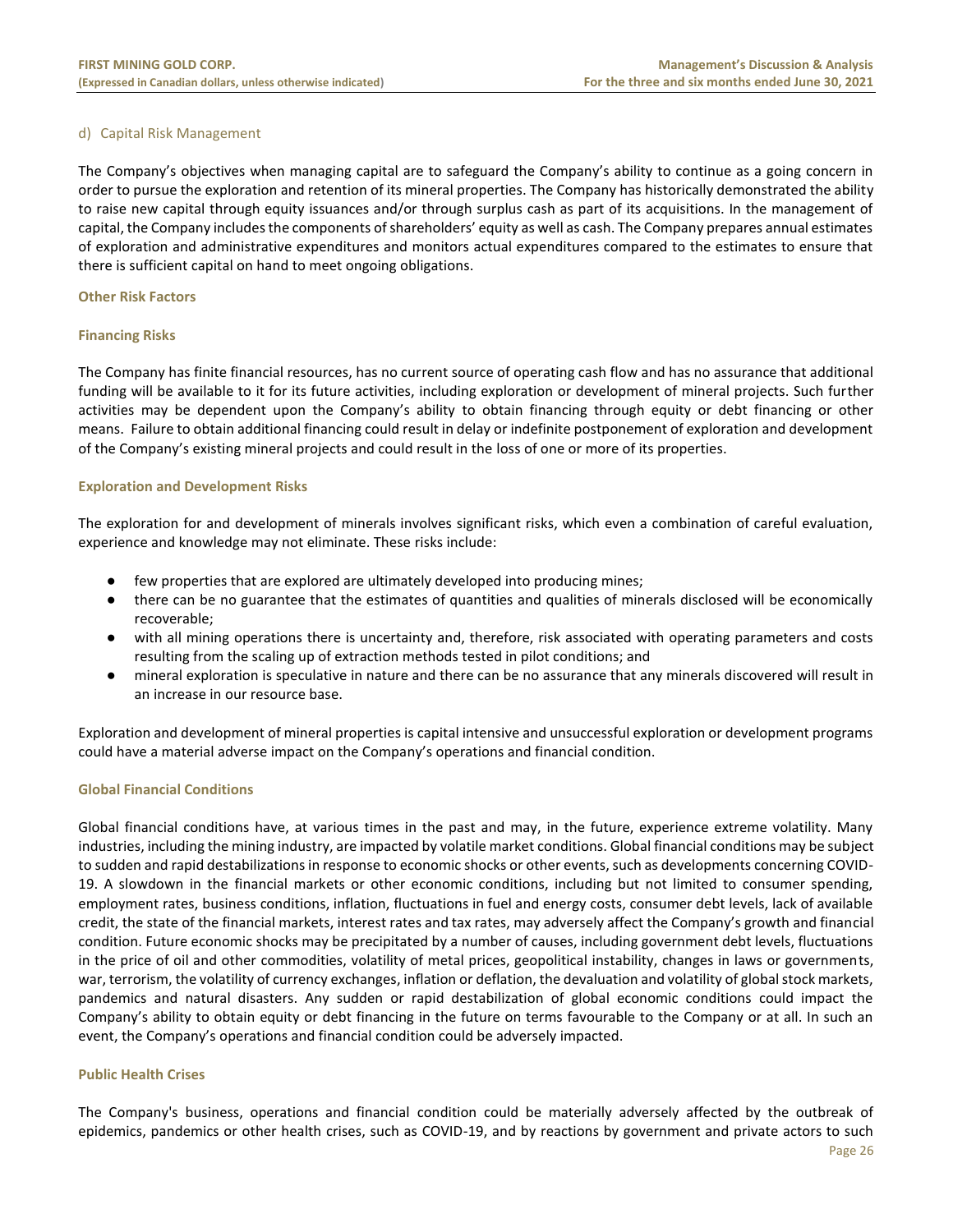outbreaks. As at the date of this MD&A, the global reactions to the spread of COVID-19 have led to, among other things, significant restrictions on travel, quarantines, temporary business closures and a general reduction in consumer activity. While these effects are expected to be temporary, the duration of the disruptions to business internationally and the related financial impact cannot be estimated with any degree of certainty at this time. Such public health crises can result in disruptions and extreme volatility in financial markets and global supply chains as well as declining trade and market sentiment and reduced mobility of people, all of which could impact commodity prices, interest rates, credit ratings, credit risk, availability of financing and inflation. The risks to the Company of such public health crises also include risks to employee health and safety and may result in a slowdown or temporary suspension of operations at some or all of the Company's mineral properties as well as its head office. Although the Company has the capacity to continue certain administrative functions remotely, many other functions, including the conduct of exploration and development programs, cannot be conducted remotely and may be impacted or delayed if the Company experiences limitations on employee mobility. At this point, the extent to which COVID-19 may impact the Company remains uncertain; however, it is possible that COVID-19 could have a material adverse effect on the Company's business, results of operations and financial condition. There can be no assurances that the Company will not be required to further demobilize its personnel and contractors at any of its mineral projects due to the ongoing COVID-19 pandemic. Any such demobilization may have an adverse impact on the Company's ability to conduct exploration and further advance its work programs on the affected properties.

# **Risks Generally**

For a comprehensive discussion of the risks and uncertainties that may have an adverse effect on the Company's business, operations and financial results, refer to the Company's latest AIF for the year ended December 31, 2020 filed with Canadian securities regulatory authorities at [www.sedar.com,](http://www.sedar.com/) and filed under Form 40-F with the United States Securities Exchange Commission at [www.sec.gov/e](http://www.sec.gov/)dgar.html. The AIF, which is filed and viewable on [www.sedar.com](http://www.sedar.com/) and [www.sec.gov/edgar.html,](http://www.sec.gov/edgar.html) is available upon request from the Company.

#### <span id="page-27-0"></span>**QUALIFIED PERSONS**

Hazel Mullin, P.Geo., Director of Data Management and Technical Services at First Mining, is a Qualified Person as defined by NI 43-101, and is responsible for the review and verification of the scientific and technical information in this MD&A.

# <span id="page-27-1"></span>**SECURITIES OUTSTANDING**

As at the date on which this MD&A was approved and authorized for issue by the Board, the Company has 700,060,308 common shares issued and outstanding; 89,792,392 warrants outstanding; 45,390,000 options outstanding; 1,550,000 restricted stock units outstanding; and 303,000 deferred stock units outstanding.

# **DISCLOSURE CONTROLS AND PROCEDURES**

The Company's Management, with the participation of its Chief Executive Officer ("**CEO**") and its Chief Financial Officer ("**CFO**"), have evaluated the effectiveness of the Company's disclosure controls and procedures. Based upon the results of that evaluation, the Company's CEO and CFO have concluded that, as of June 30, 2021, the Company's disclosure controls and procedures were effective to provide reasonable assurance that the information required to be disclosed by the Company in reports it files is recorded, processed, summarized and reported, within the appropriate time periods and is accumulated and communicated to Management, including the CEO and CFO, as appropriate to allow timely decisions regarding required disclosure.

#### <span id="page-27-2"></span>**MANAGEMENT'S REPORT ON INTERNAL CONTROL OVER FINANCIAL REPORTING**

The Company's Management, with the participation of its CEO and CFO, is responsible for establishing and maintaining adequate internal control over financial reporting as such term is defined in the SEC's rules and the rules of the Canadian Securities Administrators. The Company's internal control over financial reporting is a process designed to provide reasonable assurance regarding the reliability of financial reporting and the preparation of annual financial statements for external purposes in accordance with IFRS as issued by the International Accounting Standards Board. The Company's internal control over financial reporting includes policies and procedures that: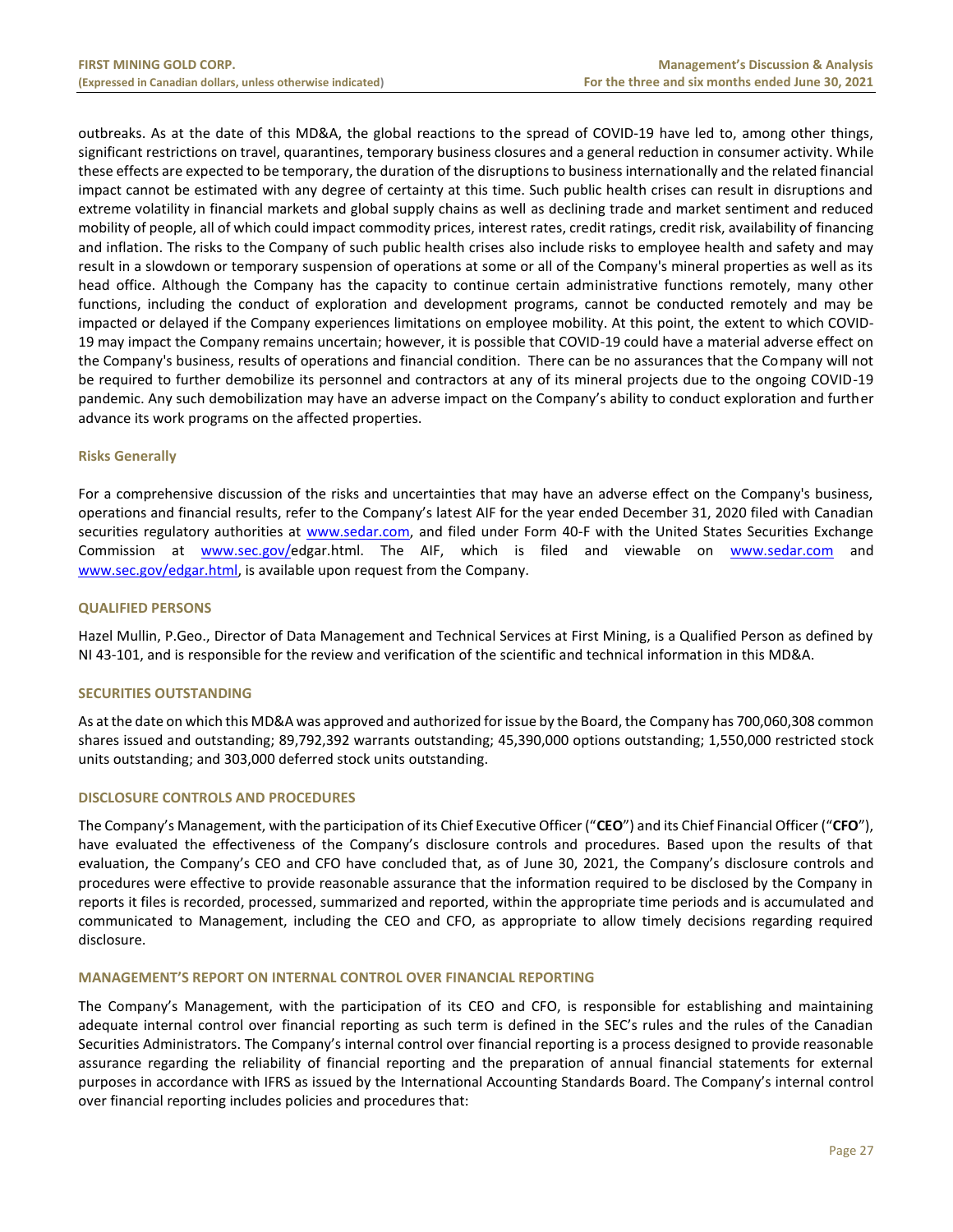- address maintaining records that accurately and fairly reflect, in reasonable detail, the transactions and dispositions of assets of the Company;
- provide reasonable assurance that transactions are recorded as necessary for preparation of financial statements in accordance with IFRS;
- provide reasonable assurance that the Company's receipts and expenditures are made only in accordance with authorizations of Management and the Company's Directors; and
- provide reasonable assurance regarding prevention or timely detection of unauthorized acquisition, use, or disposition of the Company's assets that could have a material effect on the Company's consolidated financial statements.

The Company's internal control over financial reporting may not prevent or detect all misstatements because of inherent limitations. Additionally, projections of any evaluation of effectiveness for future periods are subject to the risk that controls may become inadequate because of changes in conditions or deterioration in the degree of compliance with the Company's policies and procedures.

In the first quarter of 2020, the Company's employees began to work remotely. Since then, the Company has reopened its offices and its employees have performed their duties through a combination of working remotely and in the office. This change has required certain processes and controls that were previously done or documented manually to be completed and retained in electronic form. Despite the changes required by the current environment, there have been no significant changes in our internal controls during the quarter ended June 30, 2021 that have materially affected, or are likely to materially affect, the Company's internal control over financial reporting.

# **LIMITATIONS OF CONTROLS AND PROCEDURES**

The Company's Management, including the CEO and CFO, believes that any disclosure controls and procedures or internal control over financial reporting, no matter how well conceived and operated, may not prevent or detect all misstatements because of inherent limitations. Further, the design of a control system must reflect the fact that there are resource constraints, and the benefits of controls must be considered relative to their costs. Because of the inherent limitations in all control systems, they cannot provide absolute assurance that all control issues and instances of fraud, if any, within the Company have been prevented or detected. These inherent limitations include the realities that judgments in decision-making can be faulty, and that breakdowns can occur because of a simple error or mistake. Additionally, controls can be circumvented by the individual acts of some persons, by collusion of two or more people, or by unauthorized override of the control. The design of any control system is also based in part upon certain assumptions about the likelihood of future events, and there can be no assurance that any design will succeed in achieving its stated goals under all potential future conditions. Accordingly, because of the inherent limitations in a cost-effective control system, misstatements due to error or fraud may occur and may not be detected.

# <span id="page-28-0"></span>**FORWARD-LOOKING INFORMATION**

This MD&A is based on a review of the Company's operations, financial position and plans for the future based on facts and circumstances as of June 30, 2021. This MD&A contains "forward-looking statements" within the meaning of applicable Canadian securities regulations (collectively, "**forward-looking statements**"). Any statements that express or involve discussions with respect to predictions, expectations, beliefs, plans, projections, objectives, assumptions or future events or performance (often, but not always, using words or phrases such as "seek", "anticipate", "plan", "continue", "estimate", "expect", "may", "will", "project", "predict", "forecast", "potential", "targeting", "intend", "could", "might", "should", "believe" and similar expressions) are not statements of historical fact and may be "forward-looking statements". These statements relate to future events or the Company's future performance, business prospects or opportunities. Forward-looking statements include, but are not limited to: statements regarding the advancement of the Company's mineral assets towards production; statements regarding the potential for the Company to acquire additional mineral assets in the future; statements regarding the next stages and anticipated timing of the metallurgical study or the environmental, permitting at the Springpole Gold Project; statements regarding opportunities to enhance project economics identified under the PFS for the Springpole Gold Project; statements regarding the targeted submission date for the EIS in relation to the Springpole Gold Project; statements regarding the potential increase in gold and silver recoveries at the Springpole Gold Project; statements regarding the anticipated receipt, timing and use of proceeds received by First Mining pursuant to the Silver Purchase Agreement; statements regarding the Company's intentions and expectations regarding exploration, infrastructure and production potential of any of its mineral properties; statements relating to the Company's working capital, capital expenditures and ability and intentions to raise capital; statements regarding the potential effects of financing on the Company's capitalization, financial condition and operations; forecasts relating to mining, development and other activities at the Company's operations; forecasts